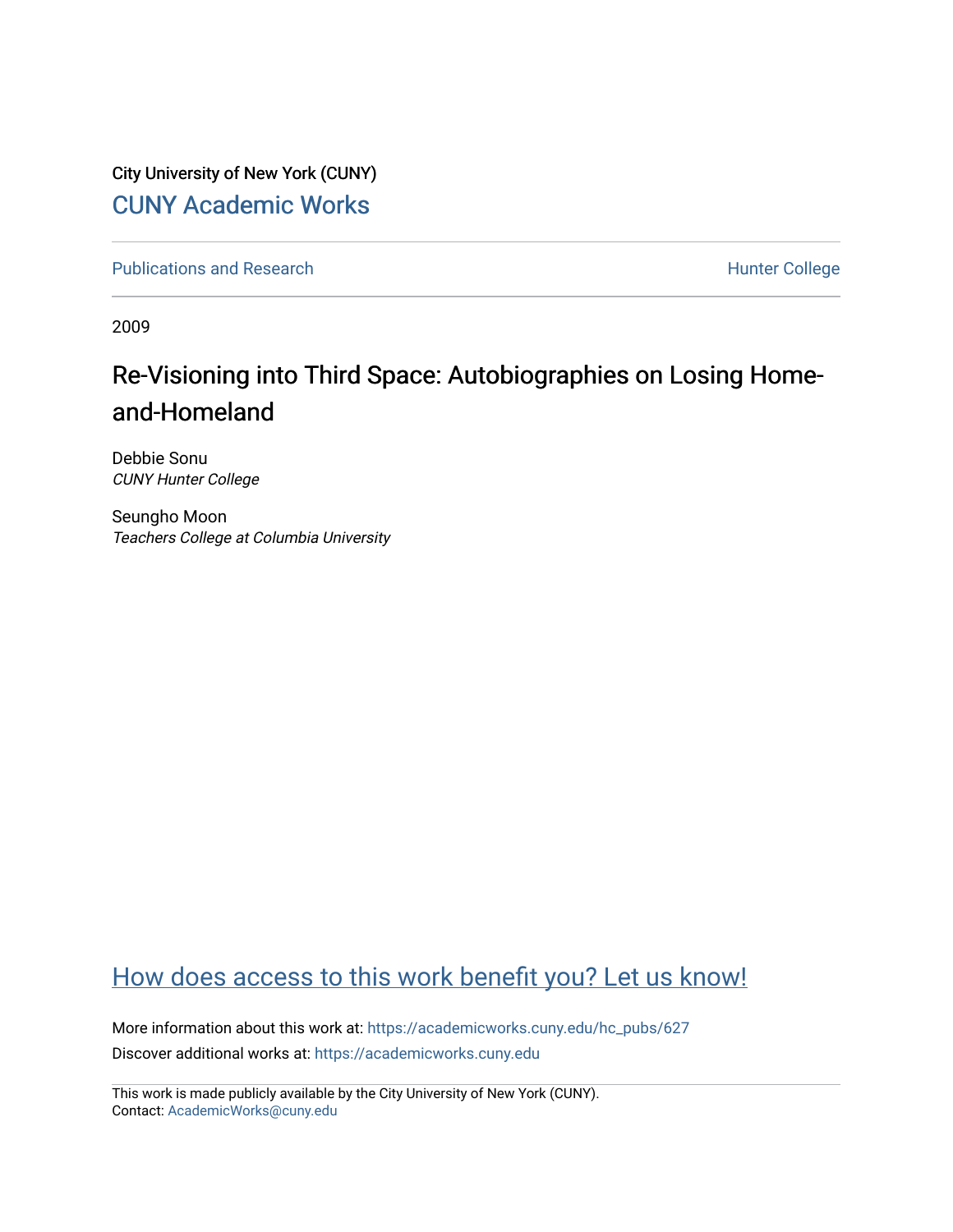### *Re-Visioning into Third Space:*  Autobiographies on Losing Home-and-Homeland

#### **DEBBIE SONU**

*Hunter College, CUNY* 

#### **SEUNGHO MOON**

*Teachers College, Columbia University* 

*Truth cannot penetrate a closed mind. If all places in the universe are in the Aleph, then all stars, all lamps, all sources of light are in it, too.* 

*How, then, can I translate into words the limitless Aleph, which my floundering mind can scarcely encompass? Really what I want to do is impossible, for any listing of an endless series is doomed to be infinitesimal. In that single gigantic instant I saw millions of acts both delightful and awful; not one of them amazed me more than the fact that all of them occupied the same point in space, without overlapping or transparency. The Aleph* by Jorge Luis Borges (1945)

"*Where did you learn English? You speak so well!*"

*He said to me in blank astonishment, rationalizing the mismatch between my Asian face and my seamless American accent. A piece of me dies every time I am forced to explain where I learned English. This has not been once, but so many times. Is my face that deceitful, elusive, exotic, betraying? I apologize for almond eyes that hide prickly pear childhoods in the Arizona desert, and say, I'm sorry when my English words become distorted by cheek bones too high and a nose with no bridges. Does the flatness of my hair play cover up as I reconcile the idea, do I really want to be like you? As my mind and spirit grow tired from these exhausting thoughts, I decide this time to reply without an explanation,* 

*He said to me with a big smile, matching my Asian face and my slight Korean accent. I used to love these comments, but not any more. This praise or "surprised" comment used to be a reward for my endless efforts to learn English, but not any more. Where did I learn English? Yes, I learned English in Korea since I was 12 years old as a foreign language. I realize that my studious efforts to reduce my Korean accent and to be "assimilated" as a native speaker have once again failed. However, seeing my Asian face, his low language expectation agitates him to accolade my English fluency. After hesitating to talk back or not, I decided to simply say,* 

 *"Thank you. I've been practicing."*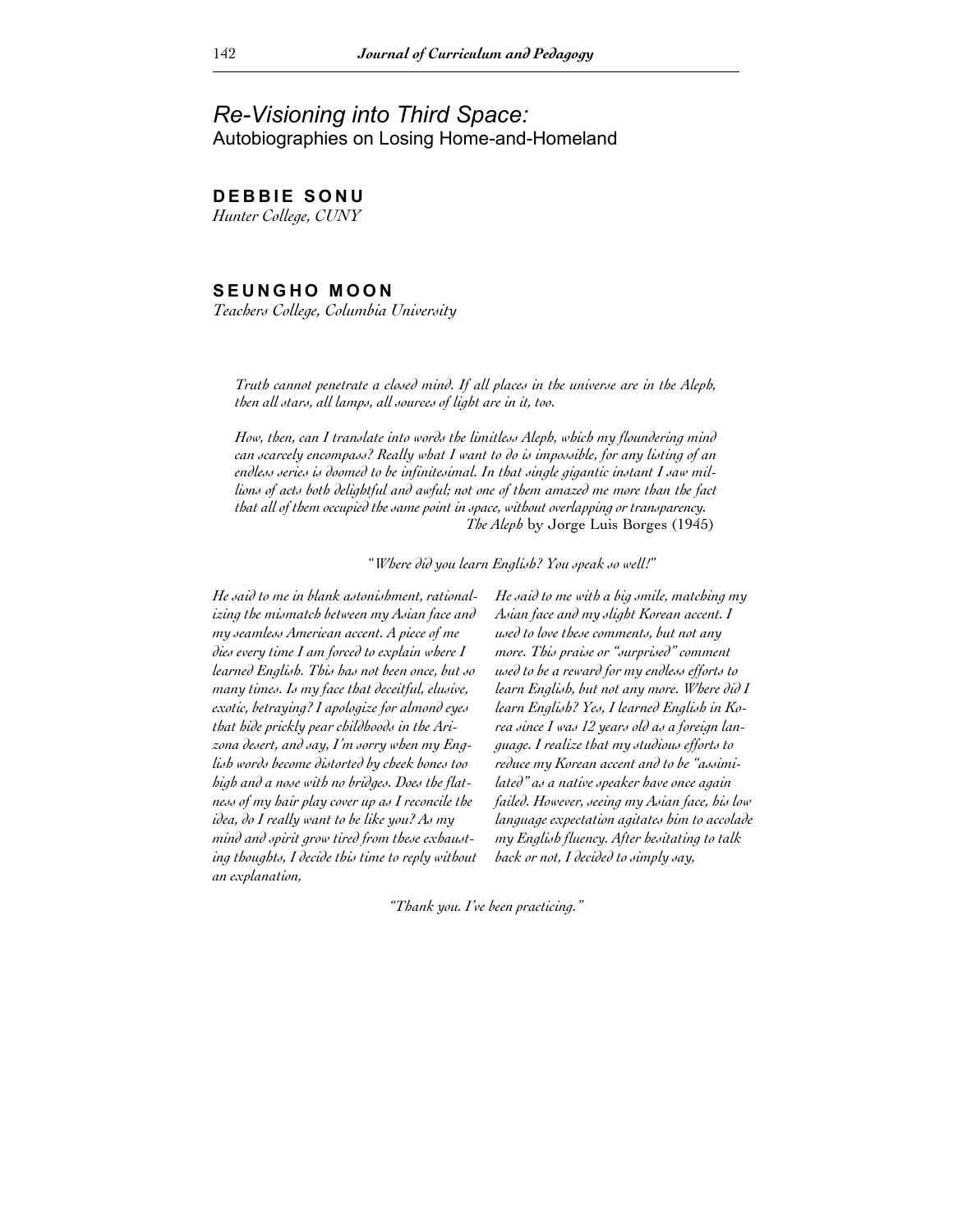As one Asian and one Asian American both currently living in New York City, we explore the possibilities of transnational experience as a space of the real-and-imagined, as a potential Thirdspace.<sup>1</sup> Moving away from humanist assumptions of dueling dualities in the formation of identity, we seek a place that collapses social and temporal borders and transgresses geographical and physical sites. For us, challenging the essentialisms that confine our sense of Asian-ness in America requires that we acknowledge the material and social present, while conceiving of a Thirdspace where all such qualities are inseparable, interdependent, simultaneous, and holistic. We use autobiographies and follow post-modern geographer Edward Soja (1989), among others, in understanding the criticalness of spatiality in the 'making of history' and attempt to share how geographical displacement, inextricable to the real-and-imagined, play into our sense of identity. To this end, we cautiously take up the subject of home-and-homeland, careful not to fall into what Soja (1996) calls "the narrowed and aggressive centrisms and essentialisms" or "hostile and competing battlegrounds" (p. 13) of rigid definition and binary functions. Moving away from definitive confines, we consider the lead of scholars such as Homi Bhabha (1994), Soja (1996), Henri Lefebvre (1991), and Hongyu Wang (2004), and pry open a space of possibility where experience is then caught between and amongst multiple worlds and visions, where is it riddled with contradiction, coincidence, forgiveness, and rejection.

#### The Autobiographical Study of Self

In this paper, we engage Janet Miller's (2006) work in autobiography as both a genre of research and a mode of inquiry. For Miller (2006), autobiographical study is a form of curriculum theorizing, educational inquiry, and textual pedagogical practice. It is self-reflexive, analytical, moving, and critical. As a method of research, Miller (2005) describes autobiography as not merely the sharing of story, but as a way of analyzing lived experiences in the social, cultural, political, and economic milieu of space and time. We cannot deny the historical imprint of racial categories and stereotypical labels upon our sense of self. Instead, we draw from them, push against them, and attempt to collapse them in order to give rise to an alternative explanation. We understand American and Korean social mores and norms shape much of our Asian identities, yet Thirdspace allows us to transcend any fixity, to remain ajar for incompleteness and complication. About this, Miller (2005) says: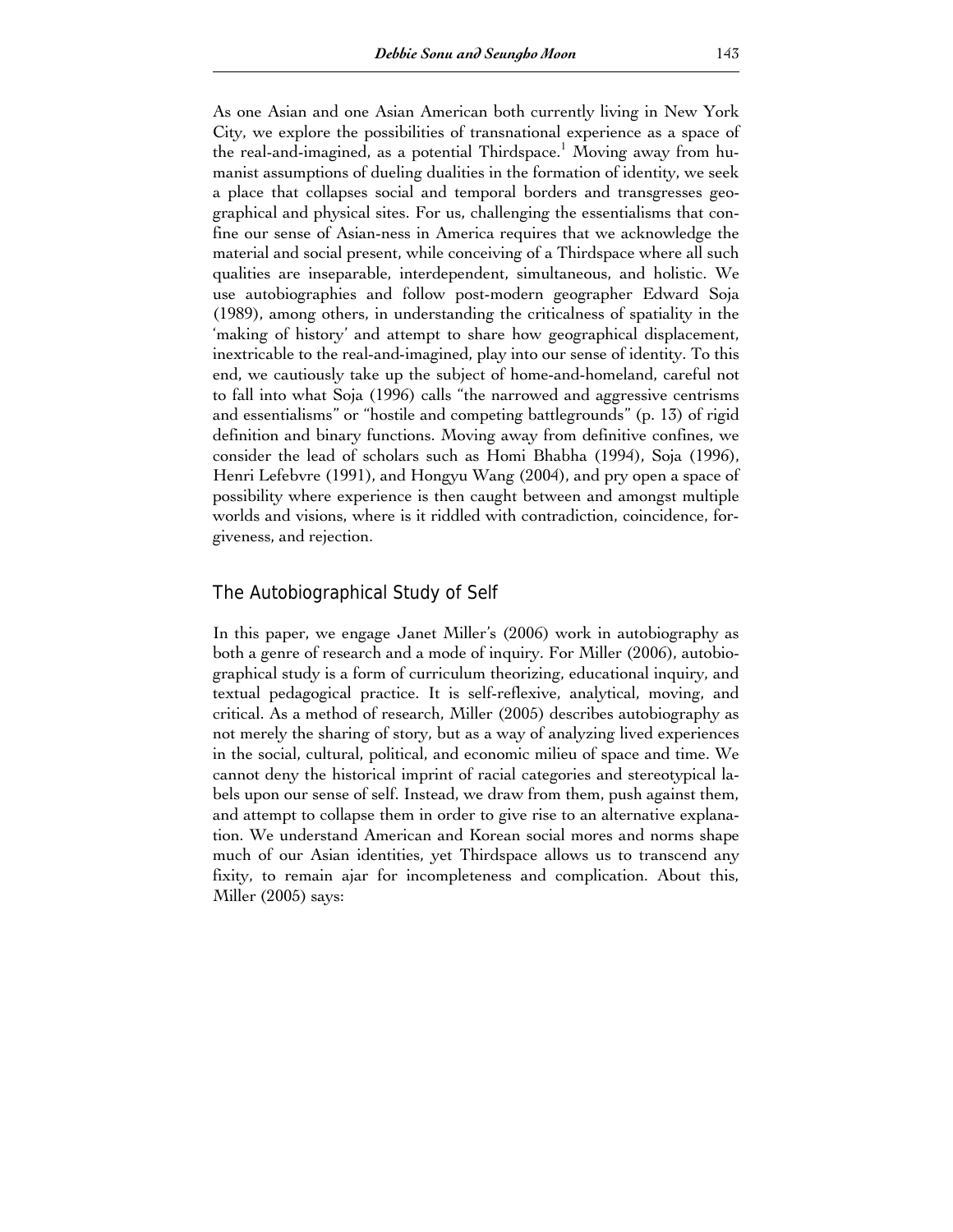By working autobiographically in ways that do not reify or glorify a unitary, linear, and always fully conscious of 'self,' or a concept of language as fully transparent…educators also can help students challenge humanist notions of 'experience' as well as the reified meanings we often make of 'what's really happened' in our educational lives. (p. 231)

Heeding Miller's call, we turn to our own narratives, once held captive within the category of Asian or Asian American. For us, living in America does not imply "becoming American," nor does it signify a bi-cultural identity or the co-existence of two parallel cultures (Wang, 2006). For us, identity is not a clear negotiation between dual spaces, or an assimilation of one into another. When tracing our transnational journeys, we find ourselves in constant struggle with the notion of identity as comfortable, safe, achieved, and unchanging. As we attempt to examine home-and-homeland, as shaped by geographical displacement, we resist the simple binary construction of this, as well as the binary concepts of English/non-English, native/immigrant, and first generation/second generation<sup>2</sup>. It is within these labels we find ourselves silenced, for their reduction of experience conceals an evolving struggle to understand self, our desperation for origin, and our imminent loss and uncertainty.

#### Spatiality in Context

In this reconceptualization of space and human spatiality, then—the physical, the mental, the social, and the perceived, the conceived, and lived exist simultaneously as a real-and-imagined Thirdspace. As said by French sociologist Henry Lefebvre (1991), we seek a "departing from the tight constraints of either/or to explore, as a consciously political strategy, the combinatorial openness of the both/and also…" (p. 31). Home-and-homeland hyphenated here to symbolize its interconnectedness—does not refer exclusively to the physical place of a home or the country of origin, but includes the desires, dreams, and memories of that space, with the hopes, needs, and wants associated in the imaginings of a home-and-homeland (Bachelard, 1969). It is one of spatial imagination with both a material concreteness and a mystical awareness. Moreover, these envisionings do not necessarily begin with a new geographical location, but rather take root in the idealization of what physical displacement may entail.

As Homi Bhabha (1994) articulates, a Thirdspace "ensures that the meaning and symbols of culture have no primordial unity or fixity" (p. 55). In this Thirdspace, there are no simple negotiations, for what is there to negotiate? As said by Yen Le Espiritu (2003), we "do not merely insert or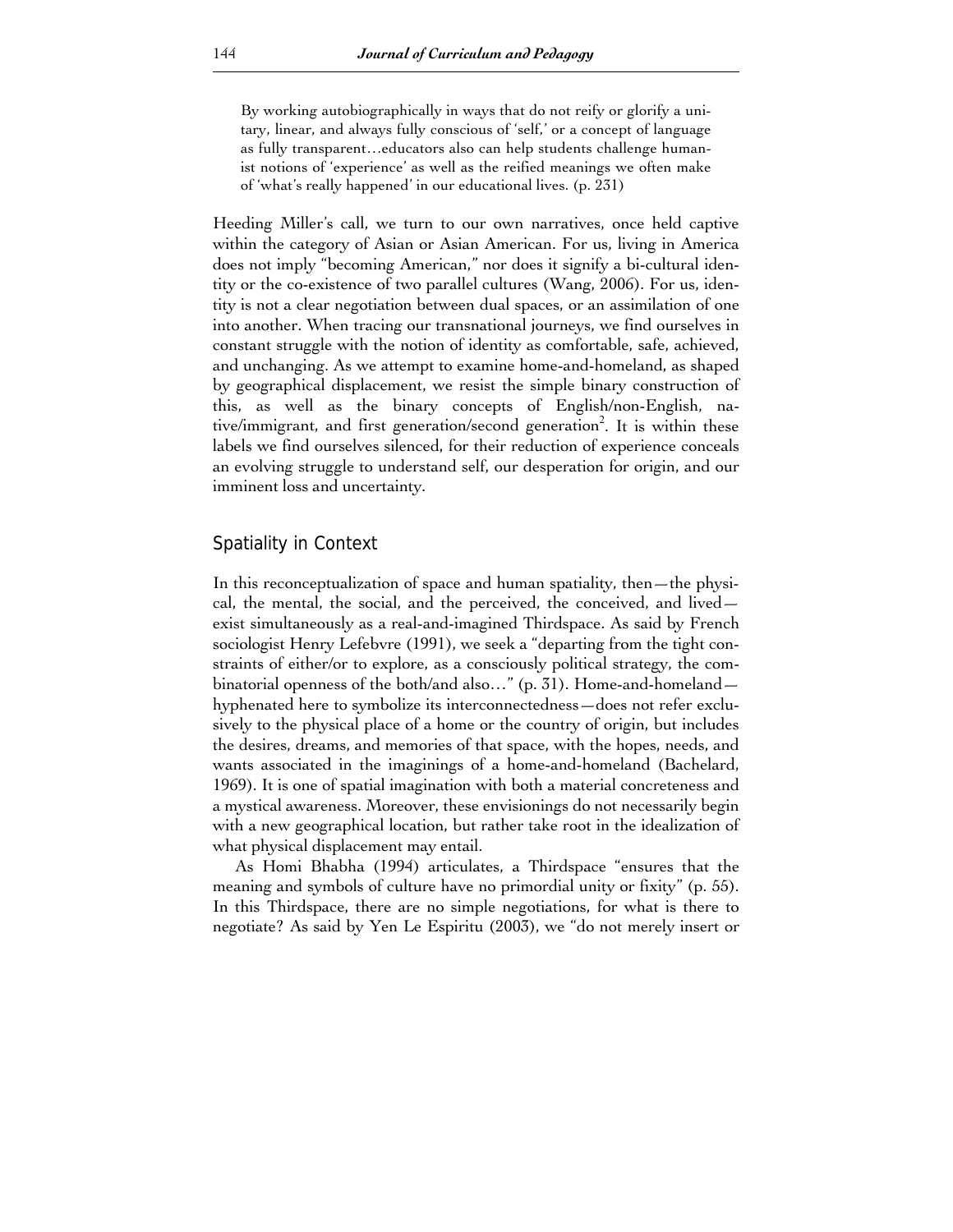incorporate ourselves into the existing spaces of the United States; but also transform these spaces and create new ones" (p. 10), such that in Thirdspace, contradictions are acknowledged, accepted, and embraced; they are put into movement to enable new layers of the self to emerge (Bhabha, 1994). This Thirdspace, which is not even a space at all, is a space of not one or the other. It is not the two opposing terms that are of particular interest here, but rather the simultaneous envisaging of this dialectical pairing and the subsequent birth of something new. It is not outside or inside, but both/and also. This is the deconstruction of the binary through the introduction of another; it is the creative reintroduction of the space between the center and the periphery that gives rise to the third Other (Lefebvre, 1991). About this, Soja (1996) writes:

Everything comes together in Thirdspace: subjectivity and objectivity, the abstract and the concrete, the real and the imagined, the knowable and the unimaginable, the repetitive and the differential, structure and agency, mind and body, consciousness and the unconscious, the disciplined and the transdisciplinary, everyday life and unending history. Anything that fragments Thirdspace into separate specialized knowledges or exclusive domains destroys its meaning and openness. (pp. 56–57)

And so, not a simple mixture or additive, Thirdspace signifies "a form of disordering, deconstruction, and tentative reconstitution…producing an alternative that is both similar and strikingly different" (Soja, 1996, p. 61). It is the relationship between the conceived and the lived that later becomes reconceptualized into Thirdspace. And yet, there is always another dimension to our experiences, and another, and an-Other. *Il y toujours l'Autre*; There is always an-Other. As binary logic fails us, we realize our lived experiences cannot be treated as simple choices between two competing cultural grounds, Korea and America; rather, they are born from shifting moments, partialities, and slippages—the essential unknowns of reclaiming oneself in the midst of conflicting circumstance.

#### Locating Thirdspace in Everyday Life

If Thirdspace extends beyond the human capacity of articulation and conception, then how can an examination of life, identity, social critique, struggle, and liberation occur in a Thirdspace? For Soja (1996), an analysis of social relations, control over knowledge and power, and cultural practices is most vividly seen in a critique of everyday life, and to this, he states, "Everyday life is presented and represented as the place where alienation and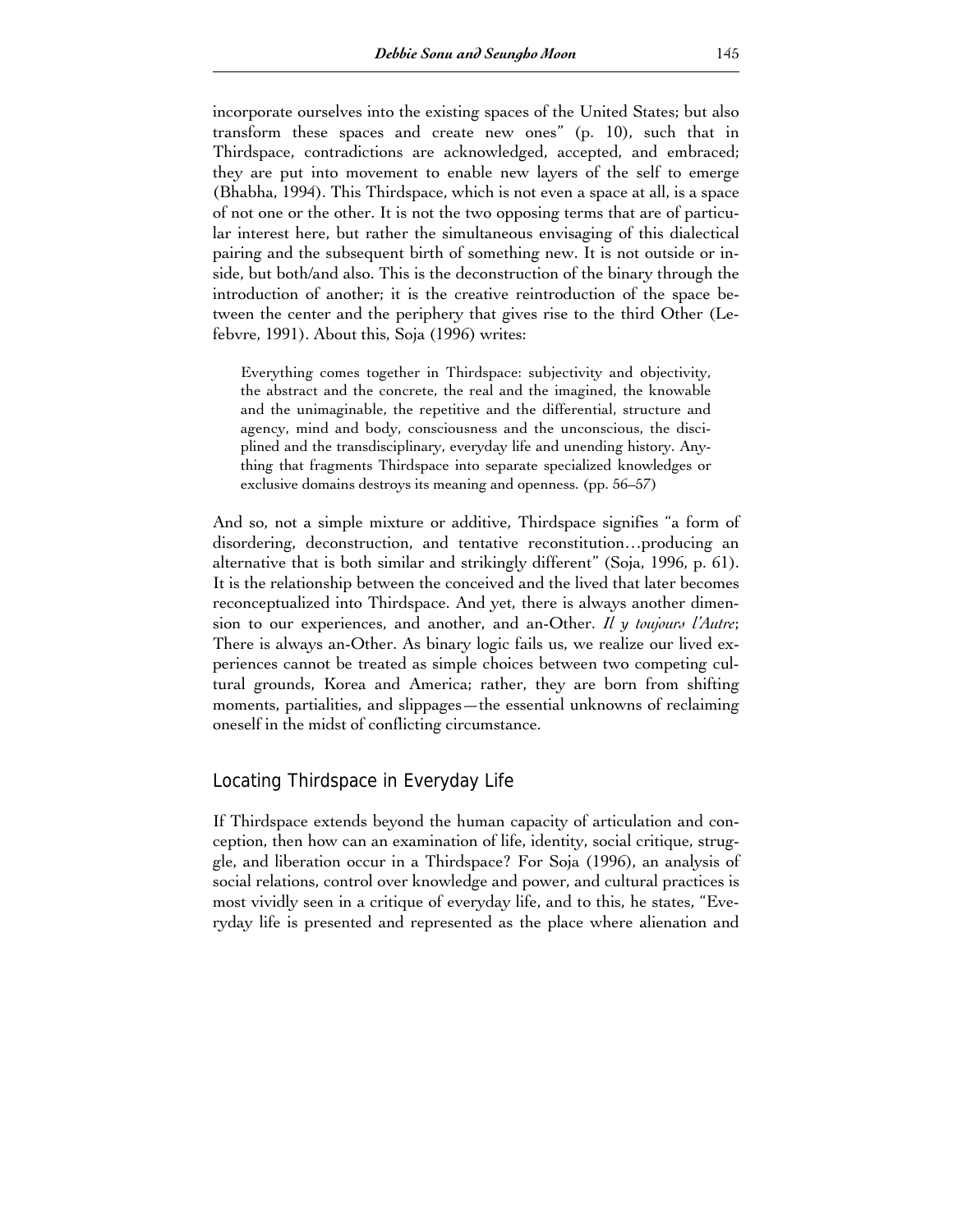mystification are played out, enacted, concretely inscribed. It is also the place where the struggles to demystify human consciousness must be located" (p. 41). Therefore, the everyday is a setting that incurs a dynamic process of disrupting the ordinary, familiarizing the unfamiliar, and enlivening the mundane. The aim here is not to establish identity through an examination of everyday life, but rather to 'put into crisis' life moments that are forced to reckon with dominant understandings (de Certeau, 1984). Everyday life, although seemingly innocuous, inhabits material, ideological, and culturally lived spaces that tell an evolving story of self-understanding; they are infused, transformed, reciprocated, sparked, passed, remembered, juxtaposed, spoken, unheard. They are snippets not isolated in the world; they hold hands with national and cultural histories which are all mutually provoked. Even when the national story may be one of illusions and falsehoods, of coercion and malpractice, the nation in which we live does "structure the politics of our collective identification and imagined affiliations" (Pinar, 2004, p. 38). The particular and the universal are thus forever bound.

#### To Sir, with Visions

*Thus, by approaching the house images with care not to break up the solidarity of memory and imagination, we may hope to make others feel all the psychological elasticity of an image that moves us at an unimaginable depth.* 

(Bachelard, 1969, p. 6)

As two Asians in America with a shared Korean ancestry, our stories are widely divergent, yet strangely overlapping. His $^3$  begins in Korea with Hollywood illusions of an American dream; hers from the dry deserts of Arizona, far removed and once desperately nostalgic for a Korean homeland. He left the comforts of his Korean home to begin studies in the States, while, she unsettled as the American foreigner, traveled to Korea in search for origin. While he soon came to realize the xenophobic and racial conflicts of the United States, she, damaged by so, found the Korean culture elusive and un-accepting of her as an American. And somehow, these tumultuous journeys, birthed in vastly different places, run alongside each other in their struggle to understand race, home, identity, and self. As both are narratives of loss and re-creation, we release pieces of our past American and Korean visions, and yield to the subjective experience of displacement, as ongoingly and in movement. By sharing this transnational tale, we ask: *what have we lost, what may be created?* in the enduring process of understanding self in context, without context, and through Thirdspace.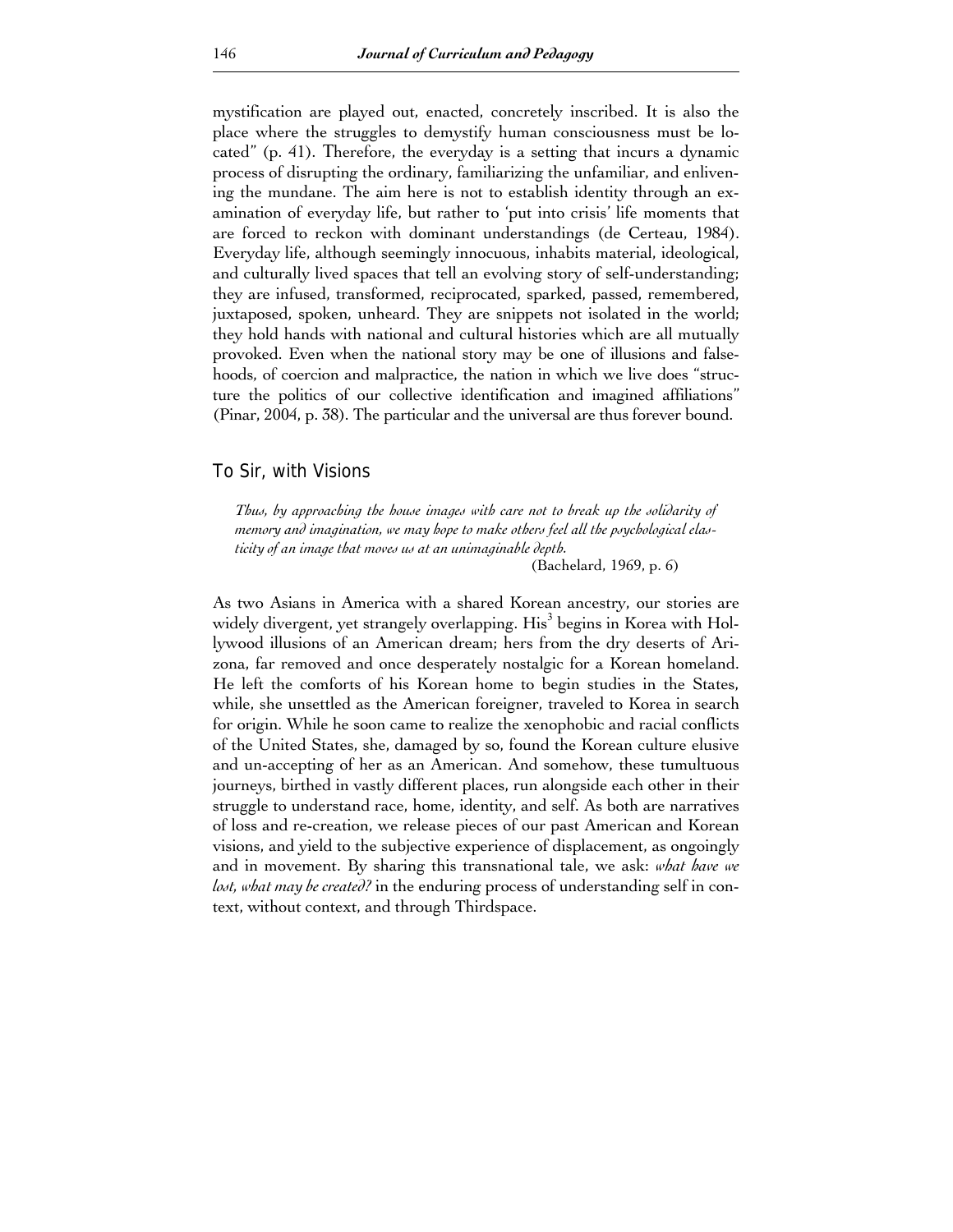In the beginning of this autobiography, we envision ourselves in relation to the rhetoric of allegiance, a patriotism that did not always apply to us, but pulled us relentlessly throughout our search for home-and-homeland.

I can conjure up the image readily. One Monday morning, like every Monday morning in the school play yard, it waved at me fiercely, violently whipping in the wind, flapping its stars and stripes, folding every which way, the red rows and whites lights a flurry of madness. I remember squinting up at it, not to see it more clearly but to bore holds through its old tattered fabric, and my heart beat madly, because today I refused to pay allegiance. My arms were stiffly pinned to my sides, and I shifted my glare to everyone around me who unquestioningly touched their hearts and spoke so simply of God and the republic. "Invisible, with liberty and justice for all," they all said in perfect unison. But, something was different in me that day, it was the beginning of something new, the day I refused to pledge.

Maybe it's because my mother still jokes that ever since I was a child, I always did the opposite of what I was told.

I was probably about nine years old, when my teacher gave me that lecture: it's a national duty to recite our allegiance, a symbol of our freedom and liberty, a story of how poor immigrants crossed treacherous oceans to arrive at a land of opportunity and build two car garage homes on culde-sacs paved with gold. I was in detention every Monday since that day. I admit, I was stubborn and the days when I was the only one were heart-thumpingly difficult to bear.

Why do I always bring trouble upon myself, my father would ask.

But close your eyes and picture it. What is America? America is Whiteness, Ford pick-up trucks, football games, blonde highlights, cheerleader uniforms, and rah-rah-rah's for football quarterbacks on fresh cut Astroturf. Hollow cans of Bud light and barbeque stains on white T-shirts, celebrity gossip, Jerry Springer, and red-neck pride. Dig deeper! America is money-laundering, corporate playlands, McDonalds and low wages, anti-union policies, and plenty of military ammo. It's global takeover, justified exploitation, oil fields, and individual profit, profit, profit, with more, more, more, over-consumption and obesity, at size 16, 24, 36…Maybe it's because I wanted to be just like them.

As French phenomenologist Gaston Bachelard (1969) alludes to, it is not so much the material construction of a house, or home, but the memories and imaginations about this home that draws us closer to our sense of self. For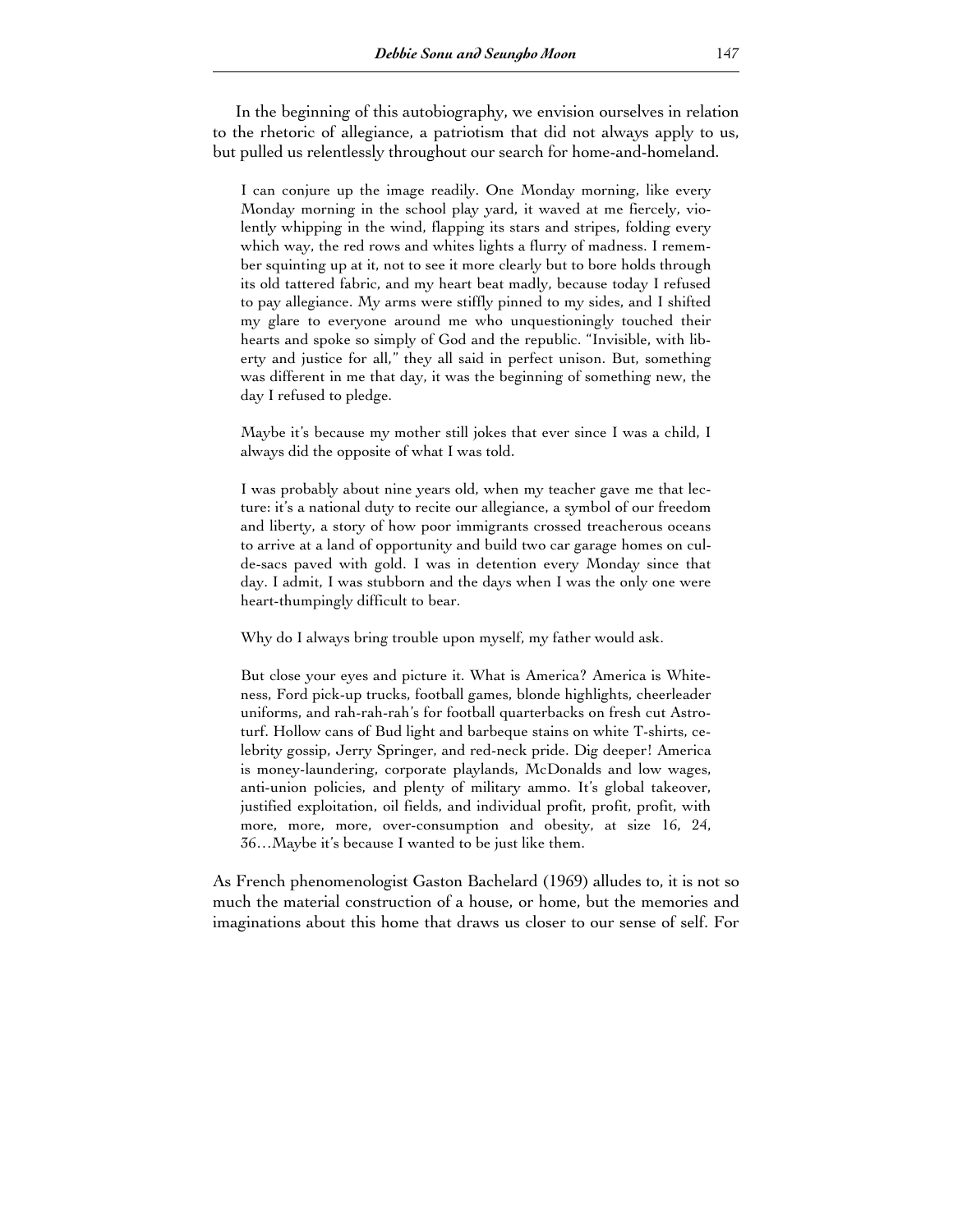her, the manufacturing of a prototypical American did not produce Korean dolls with immigrant upbringings. As she was positioned outside the definitive 'truths' of American character, she never remembered her parents drinking Bud Light and surely there were no barbeque stains on her Dad's undershirts. Her parents drove a 1982 discontinued Toyota Starlet with great pride in its lenient gas mileage. As powerfully written by Peter McLaren (2004):

We enact or 'enflesh' conventions or public transcripts…that, while they are truly fictions (and fictionally true), truth–effects, and the machinations of human interest, nevertheless fold into our subjectivities where they are conceived in the bridal chamber of commonsense. (p. xvi)

McLaren's words speak to the appropriation and circulation of 'truths' in the production of knowledge and power around specific discourses; in this work, the American discourse. Schools—as instruments of cultural erasure and American assimilation—have a long enduring past (Tyack, 1974). For many generations of immigrants, Eastern Europeans, Latinos, Asians, and for many involuntary and voluntary settlers, Blacks and Africans, schools powerfully communicate hidden messages that promulgate Whiteness, standard English, social norms, acceptability, and marginalization. It may be quite simple to see that in the shaping of a patriotic American, a non-White female with kimbop in her lunchbox and Korean-speaking parents would inevitably struggle at aligning herself to the cultural norms within which she was born and raised. It could also be that she was a rebellious child, flight prone, and fearful of organized religion. Nevertheless, when asked to recollect childhood memories that reflected her lived spaces, she chose one which illustrates her resistance to the 'docile bodies' (Foucault, 1977) that permit commonsense to infiltrate and bear seeds of 'truth' around the imagined vision of America. From the very beginning, she felt displaced in her own homeland; from the very beginning, she did not know any other way to live with this home.

I was too Americanized. Living in South Korea, I enjoyed American brands of food, clothes, movies, and music. McDonalds, Superman, GAP, and Michael Jackson were a few of the American constants my everyday life. Also, through my extensive exposure to Hollywood movies, music, and AFKN (Armed Forces Korea Network) channel, visions of the Stars and Stripes and the American National Anthem were certainly not foreign to me. "The land of the free~~~" When I hear and think about the Star Spangled Banner, my brain is stuck on this phrase, 'The land of the free!' Indeed, America is the land of freedom, opportu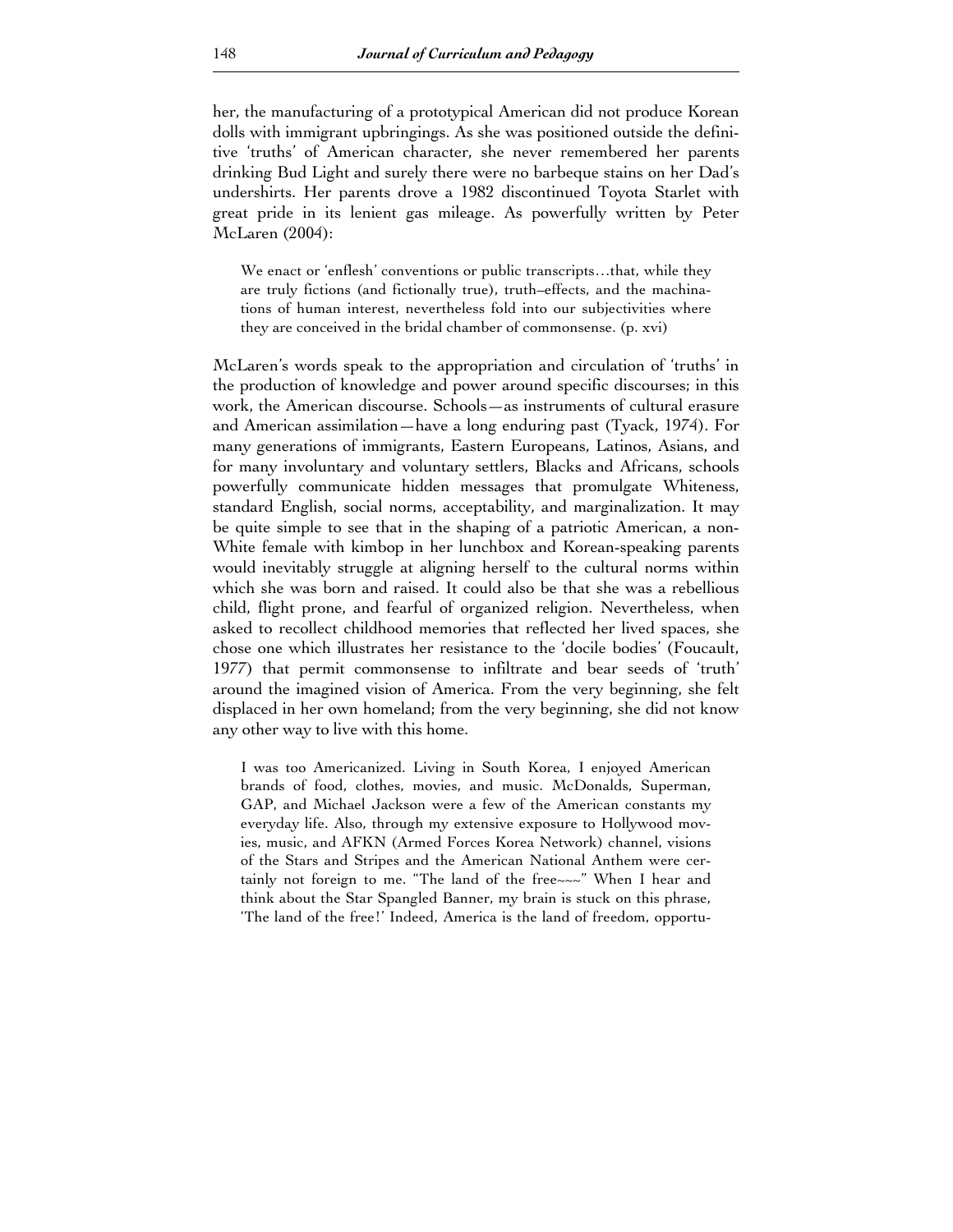nity, and democracy. These are the main reasons that one of my distant relatives moved to California and ran a laundry shop in the 1980s. The land of the free! That is also the main reason that I migrated more than 6800 miles from Korea—my longing for freedom of thought, action, and life style. I dreamt of migrating to this free country. At a young age, I was jealous of my middle school friend who immigrated to the States. I could imagine his American life by watching Hollywood movies and TV shows. I thought he would not go through all the competition that I would struggle with entering a prestigious college in Korea. Imagine most academic high school students, including me, had to study more than 16 hours a day at the school building! For the sake of entering colleges, a school was a place preparing "great testers" who can achieve high standardized test scores. Having a girlfriend/boyfriend was not allowed if it interfered with entering colleges. My schooling experiences were filled with "disciplines," which made possible the meticulous control of the operations of the body by family, school, and society (Foucault, 1977). I felt jealous of American students who I can see in the Hollywood movies (e.g., Grease). Their lives looked like heaven to me: many elective courses, no school uniforms, boys with long hair, numerous after school activities, driving cars, and enjoying weekends with friends. They seemed to be "thrown" into the happiest land where they could enjoy their teenage years.

For him, illusions of American schooling and Americanism, provoked a vision of a country where students enjoyed their freedom, with ample opportunity and complete autonomy in their everyday lives. In Hollywood movies, television shows, and English language textbooks, American teenagers did not seem to be bothered with discipline or the fierce competition of college entrance exams. Rather, they seemed to enjoy their teenage hood with a plethora of creative activities during and after school, lots of freedom, and plenty of time to hang out with boyfriends and girlfriends. Not surprisingly, he began creating his own vision of American life, envying all his friends and relatives privileged enough to immigrate there. In some sense, his knowledge about American society was constructed by the colonizing, Eurocentric, and patriarchal texts presented to him in school (Sleeter, 1996, p. 92). Strikingly similar to America, in Korea, he was explicitly and implicitly schooled to believe that America meant freedom, wealth, and opportunity, a global namesake that has made its mark on the world wide arena. He truly once believed the United States was grounded in a meritocracy, and that opportunities were open to all who worked hard; the possibilities would be endless, he thought. For him, America was not only a country in the world; America became the location where dreams came true.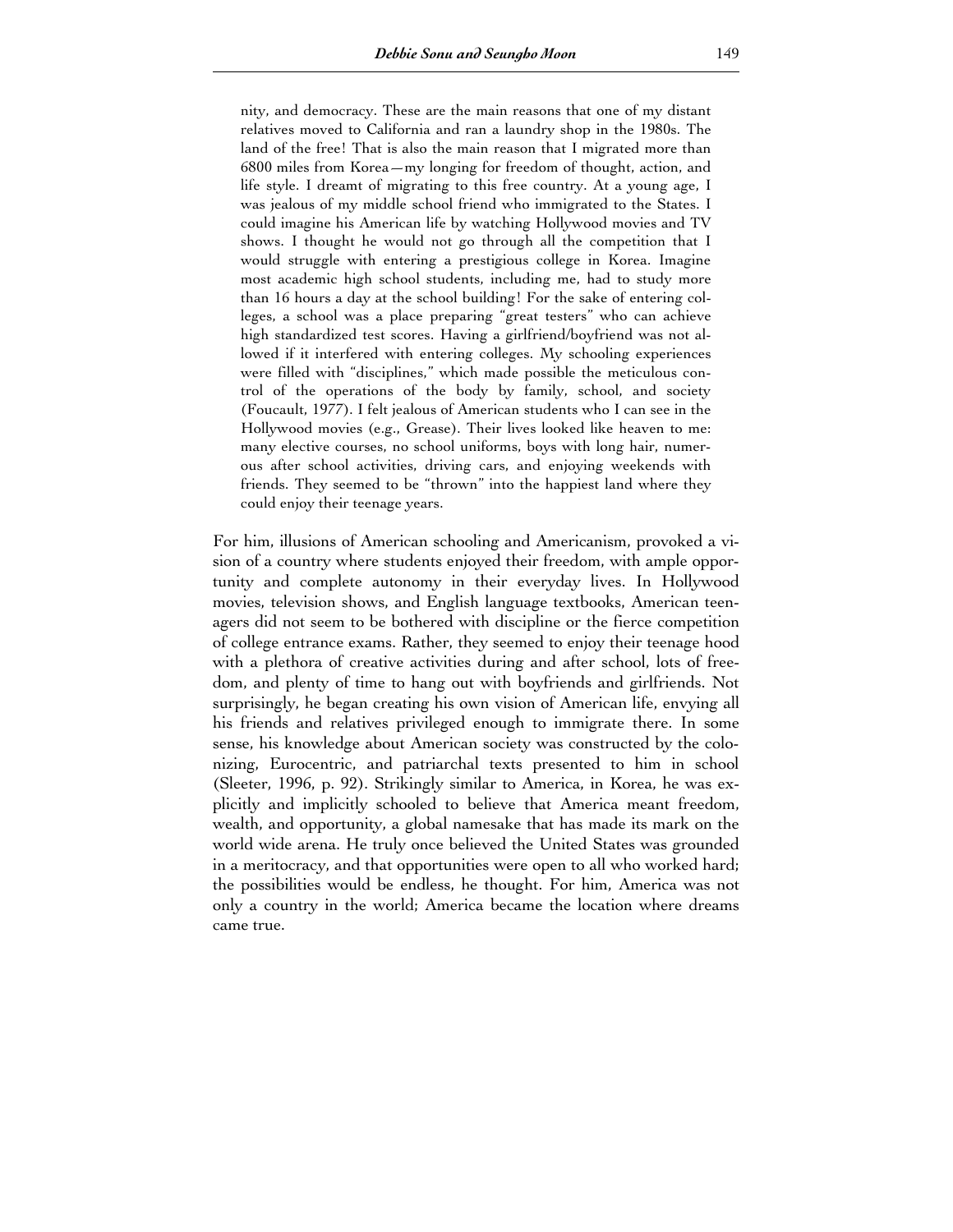Carried adrift by his imagination, he began to feel displaced in his own homeland of Korea. Even before, he was granted the opportunity to immigrate, he felt suffocated by his Korean situation: the barriers of social promotions, the disciplining at school, the lack of personal freedom. When a person is culturally, politically, and economically influenced by another country, that place can sometimes become the new, ideal home to live in.

#### Displacement: Here, There, and There

And so we both had a vision, one bent on the longing and desire for something familiar, something romantic. As she was rudely awakened to her place on the margins of American life, he envisioned the excitement of living at its center. The appeal of belonging to the American context was an illusion we both battled in our situated spaces of everyday life.

During the day, I would sit in wooden desks facing greenboards defaced by white chalk, the Lee press-on nails of Ms. Knez waving hypnotically, carving out swooping lines of capital, cursive G. This was the same year I began cracking the refrigerator door just enough to reach in for Oscar Meyers, just enough to hide the kimchee bottles and marinated gobo root. The same year I began fearing parent visits to school, their broken immigrant English burning holes of hot embarrassment on my baby cheeks. The same year my mother decided to introduce herself as Helen, Hyun being too difficult for 'Americans' to pronounce. And the same year the bathroom mirror in our Arizona adobe home became my worst enemy. I cried many nights back then.

"Where were you born?" he wondered. "Wisconsin," I replied. "No, I mean like, where were you really born?" he asked again clearly dissatisfied. Sometimes I let it go. Sometimes, I irritatingly call out their arrogance. They would flounder; I would revel. "No, I mean, my girlfriend's Korean. I mean, I once had a Korean girlfriend. I mean, a Korean roommate in college," he continues, drowning in his own failed gibberish. Another Korean roommate?

Out of habit, I still scan the room for faces. I gauge my preparedness for discomfort by the proportion of White men who surround me. How will I deal this time; my brown head bobbing in an unpredictable sea of blue and yellow.

"Is English your first language?" said the Columbia University professor to the Asian doctoral student. "Oh, your parents are immigrants. Well, I can give you credit for that."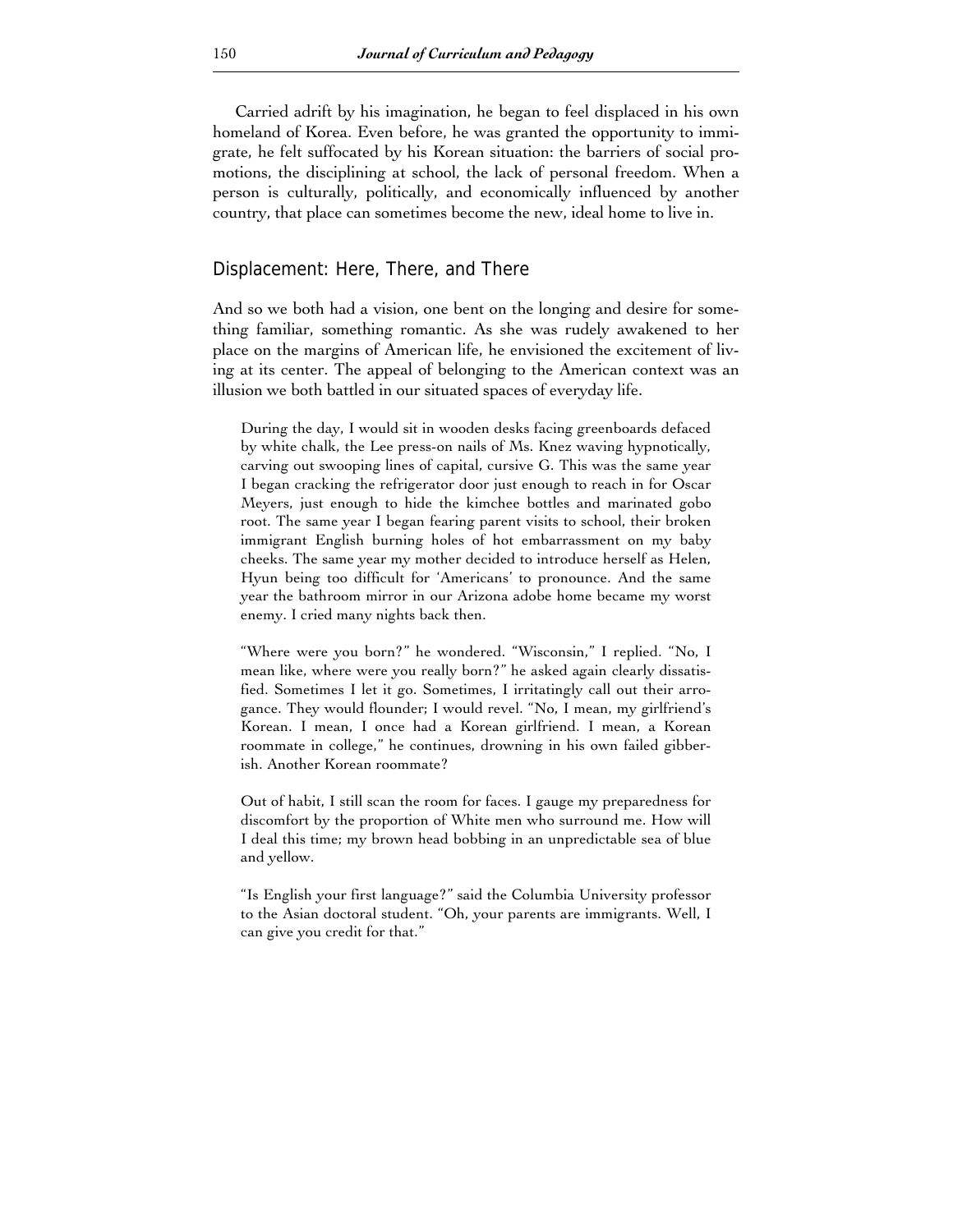As I reach back reflectively and unabashedly to understand my contentious relationship with America, the good ole' U.S. of A. I must share myself as ethnic, raced, hurt, angry, from foreigners, hyphenated, and without homeland. "I've never been with an Asian woman before?" he said to me at the bar. "Well, you're certainly not getting with this one."

At a California high school in the sunny suburbs of the South Bay once lived a Great Denial, where 'White People Only' signs were tacked boldly on bathroom doors and confederate flags hung regally from Cherokee jeeps. All was ignored, not at all blissful. Until one day a big yellow bus packed with brown faces pulled into the school parking lot, and the happy story of integration was soon to commence. Naturally tensions arose. A single slice of tomato flew across the shit-stained quad, igniting a chaotic battlefield of reheated hamburger patties and stale French fries. Within minutes, there were two fronts, one White, one Other, and all hell was about to break loose, at least fifty kids on each side, lined up and drawing closer. It was fabulous, it was necessary, I remembered.

At times, I feel corralled into ethnic borders, fenced in by barbed wires and secured with grand gates, rites of passage that decide for me when I am able to feel American or not. I laugh along at American clichés I still don't understand, play cultural educator to Korean cuisine: "Honey, I think they're eating cat," I once heard the White woman say to the White man over Korean food. Oh, but Asian-ness is also the new trend, no? Liberal mucks with Buddhist beads, Barbie doll yoga mats, and retrocool meditation tea, get in tune with your spiritual side, visit the Orient. Asians temporarily in transit, it's a fad I supposed. "So, are YOU like fresh off the boat?"

If only the world was a mirror and I could see my own reflection, down Broadway, down Amsterdam, at the pub, in the restaurant, am I the forever foreigner? My self-image, it's as if I have forgotten what I look like.

In *Politics of Experience*, R. D. Laing (1983) writes of an existence fragmented by the coercion of material and ideological control. He describes our contentious relationship with society as a form of "repression, denial, splitting, projection, introjection…a form of destructive action on experience" (p. 27), and incites that a failure to reconstitute the wholeness of our being leaves us as:

Bodies half dead; genitals disassociated from heart; heart severed from head; head disassociated from genitals...torn—body, mind, and spirit by inner contradiction, pulled in different directions. Man [sic] cut off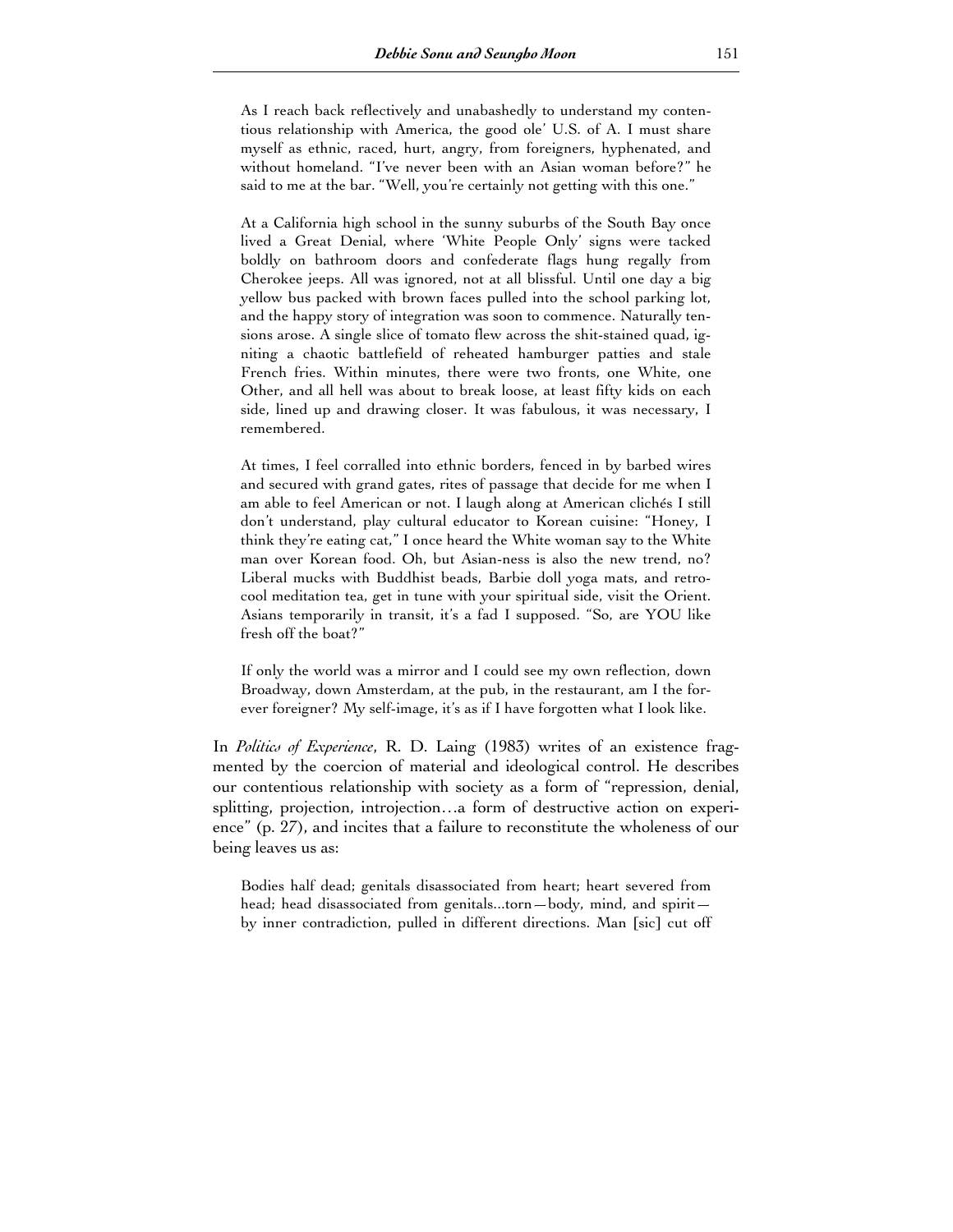from his own mind, cut off equally from his own body—a half crazed creature in a mad world. (p. 55)

In these visceral moments when she is forced to reckon with a dominant ideology that labels her accent, her food, her name, as one of a perpetual foreigner and even sometimes as un-human like, she finds herself in a state of being half-dead. As she struggles to swim against the tide of self-doubt, she begins to discover great explanatory power in critical theories, especially as they locate oppression within the social, cultural, institutional mechanisms that become embedded within her social li. It may not be all her fault, she suspects. However, as Paulo Freire (1970) fears, there is an internalized oppression present where the cultural prejudices reared within society transform into poisonous 'truths,' inflicting her memories with sharp pangs of violence, isolation, and powerlessness. Mark Tappan (2006) argues that it is not enough to understand individual functioning and the social setting; we must examine what is in between, to "live in the middle," and focus on mediated actions, the cultural tools that bind individuals to their settings (Wertsch, cited in Tappan, p. 4).

In notions of mediated action—a Marxian analysis of human activity as mediated by material and psychological tools—the ways in which meaning is appropriated in the relationship between individuals and context come under scrutiny (Tappan, 2006). In the case above, these tools may include the literal opinions of others, disbelief in birthplace, "cat food," Oscar Meyer commercials, the insistent mispronunciation of her mother's name. Yet, although, she would find great redemption if these in-between explanations were clearly the case, there is something strangely absent for her in all these theories on experience, a combinatorial absence. In critical theory, she feels herself reified, institutionalized; in mediated action, she is overtaken by the tool and ceases to exist. The aesthetics of self, she thinks, cannot be forgotten; they are what make this subject compelling for her. What may account for this heartfelt angst and desperation? And, what may lie beyond the institution, beyond the tool, isn't there always another explanatory dimension? Therefore, these theories, as valid as they are in their contributions to the narrative, do not allow her to reconcile the estrangement she feels within her own country, and because of this, she continues to find a space that may accept her without such limits and constraints.

It was irony that I felt like "home" when I first moved to the States. Most things were not so strange to me because I thought I was exposed to American culture from English textbooks, movies, and TV shows from AFKN. However, my ideal vision of the States and the American dream began to vanish little by little as time passes by. People treated me like a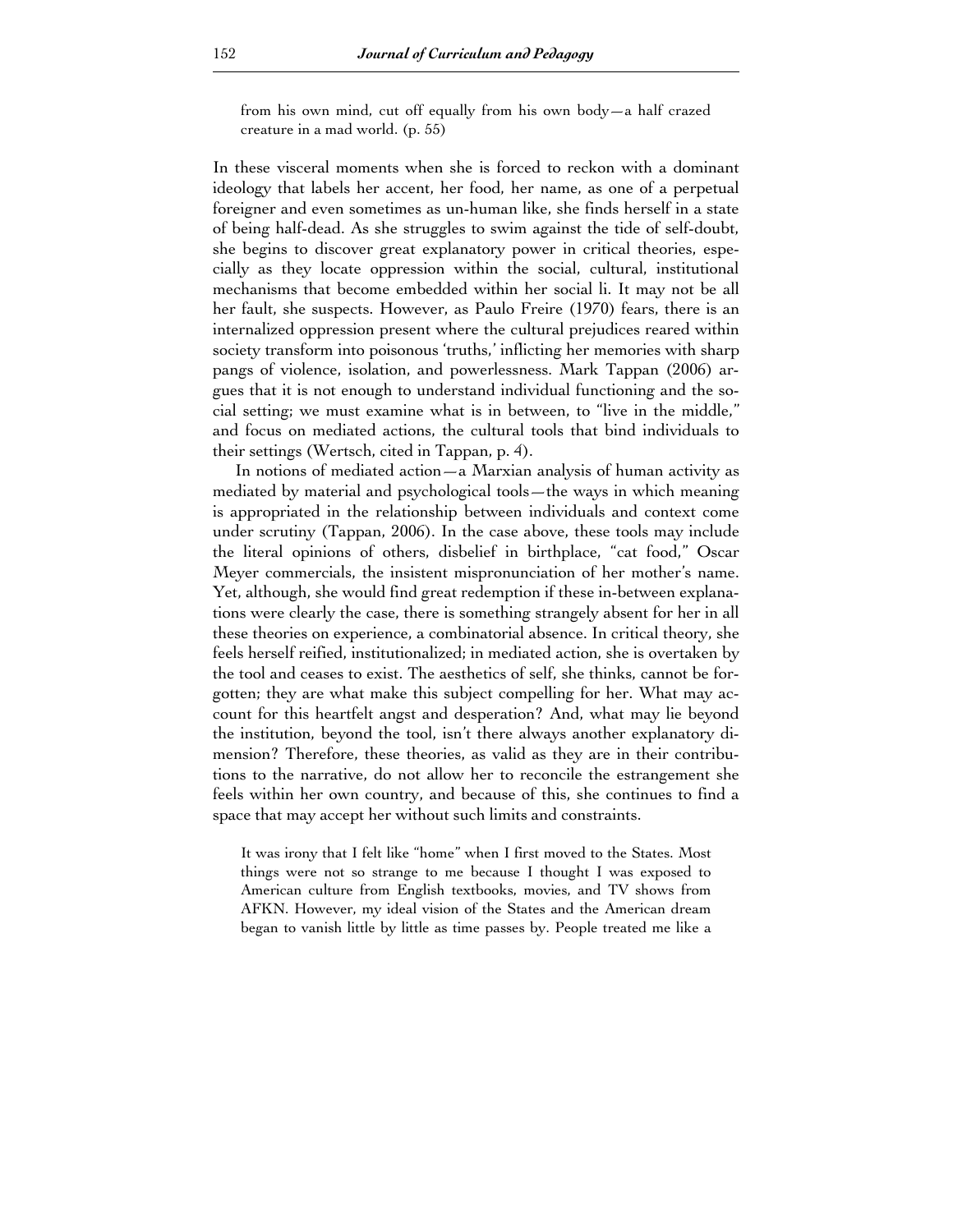tourist or someone who is deficit to American culture. At the beginning of my American life, I thought my Korean accent might be one of the main reasons that people treated me as an alien thus I wanted to speak like a native English speaker. I was naïve enough to think the reduction of my Korean accent would be a ticket to join the mainstream American culture and I signed up for an accent reduction program. I worked hard to discriminate [i/I] and [ae/e] sounds with my speech pathologist.

It did not take long to realize that my accent was not the major reason in being treated as an alien. I am treated as a "perpetual foreigner" (Wu, 2001) and alien even before I talk with people. They always want to make sure that I can speak in English. Many people assume that I am a tourist and do not fully understand English. A couple of months ago, three of my Korean friends and I were involved in a minor car accident. The first question the police officer asked to us was, "Can you speak English?" They began interrogating the accident after making sure that we could understand his English. I wonder if he would ask the question if we were Caucasian. Day by day, I realized that my identity is defined mainly by my skin color in the States. I began to feel the "power of skin color" (Russell, Wilson, & Hall, 1992) when you stereotype or label a person's identity, which is "Yellow."

I had acquired a new habit in the States. When I confronted a situation that turned my face red, I automatically imagined, "What if I were not an Asian?" I had to deal with my master's student who said an f word in his reflection sheet about the course. I designed an activity as a part of brainstorming for action research projects. A student wrote, "I am wondering if I didn't finish this worksheet and said f\*\*k it!" I was haunted by this f word all the way home with a myriad of conflicting and strong thoughts. My thoughts, automatically, were haunted by a power structure of the White/non White, American/non American, and Native/non Native English speaking dichotomies.

I shared this episode with my colleagues. They told me this kind of occurrence happens to many adjunct faculty members. One of them said that "That's not a big deal, don't take it personally!. This is not related with your ethnicity or accent." The next week, I talked with the student. He said it was a long day at his high school and he did not know I would collect the sheet. During this episode, I, again, thought about the stereotypical power dynamic of a bold American White student was trying to rebel against an Asian instructor. I was really bothered by my linear way of thinking that connecting this occurrence with a race/ethnicity category. I asked myself why I was automatically attributing this episode to race. In the US context, I was getting programmed to attribute incidents to race/ethnicity.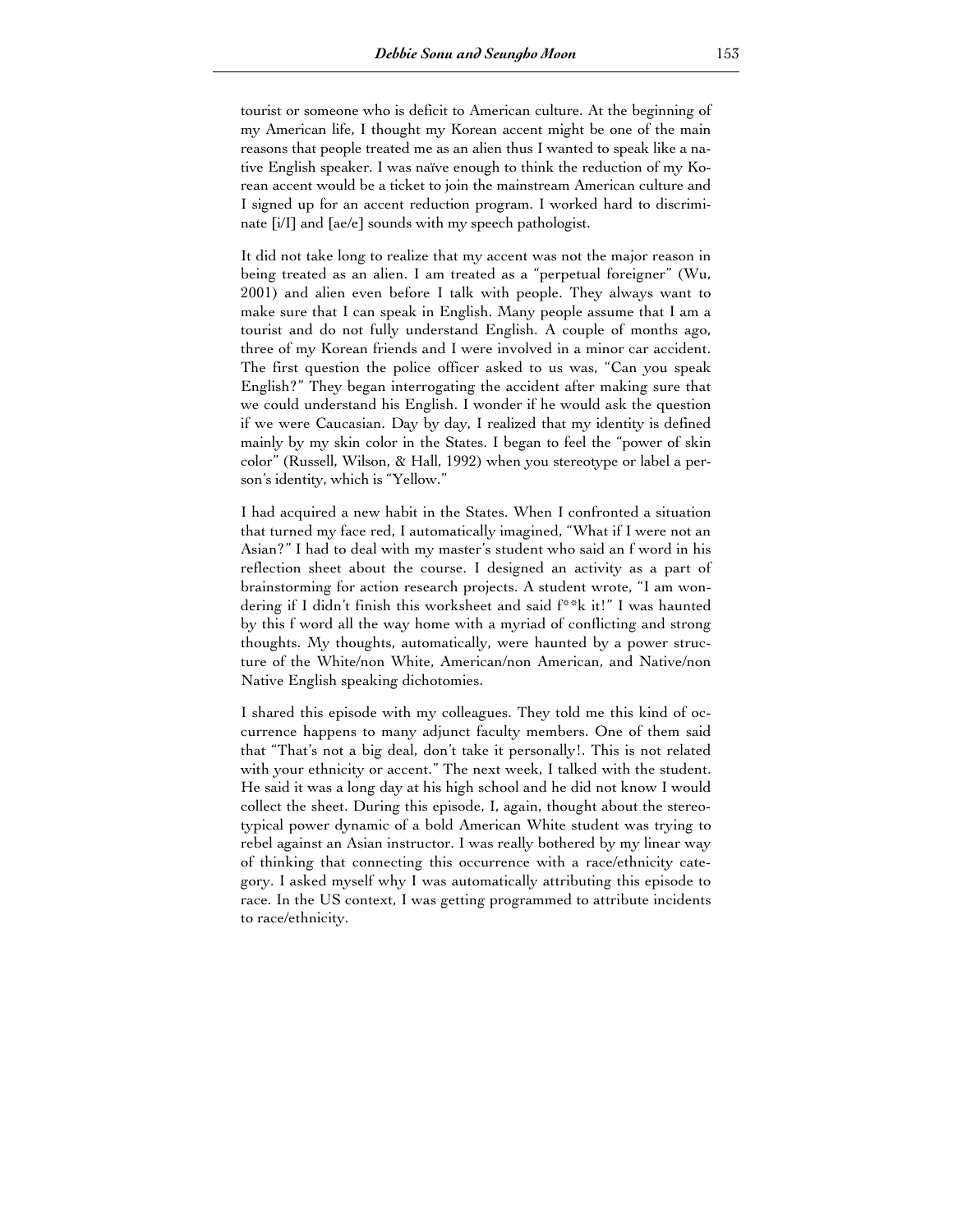In his autobiographical book, *Yellow: Race in America Beyond Black and White*, Frank Wu (2002) describes specific experiences with racism that position him as a 'perpetual foreigner' in the United States. He argues that Asians are continually being dejected from the national fabric of society and in doing so, analyzes two distinctive phrases common to Asian American experience, 'You speak English so well!' and 'Where are you *originally* from?' As these phrases rule out Asians from the American profile, he says, "everyone with an Asian face who lives in America is afflicted by the perpetual foreigner syndrome" (p. 79). As seen in the autobiographical account given above, he understands Wu's notion of the 'perpetual foreigner' and sees his American dream give way to the xenophobic realities of everyday experience. Subtle yet forceful, incidences such as that with the police officer and with the swearing student, displaces him from the ideological attributes normally assigned to American life. As he feels a sense of alienation, he asks himself, "What's wrong with my face in this country?," "Why am I obsessed with race in America?" When the New York City police officer sees four Asian faces, the officer's initial response was to instantly determine their English abilities. Their 'yellowness' was the collar they wore; the police officers, who assumed authoritative power in the situation, may have identified them as subordinates in the country they now live (Pheterson, 1990, p. 35).

His displacement in the United States is again evoked as his colleague advises him, "That's not a big deal, don't take it personally!" In front of his student, he could not help but wallow in a sudden sense of inferiority, resignation, and isolation. The authorization of standard-accented English, as acceptable American English, might have worked as the mediated tool of which Tappan (2006) speaks. Unfortunately, race-based oppression has become a reality for this Korean immigrant who was once largely unfamiliar with racism, Korea being one of the most culturally homogenous nations in the world. In America, however, he inhabits a social space where members of minority groups are forced to confront the stereotypic images that certain elements of society have constructed (Ladson-Billings & Tate, 1995, p. 57). His uncomplicated vision of America as a land of opportunity and freedom is now found sadly tarnished. He mourns this, and thus, continues to seek another space with greater safety from the confusion of finding home-andhomeland.

#### Loss of Home-and-Homeland

The tires of the SUV came to a halt that day. I saw the angered pain in the eyes of my mother as I unleashed my un-patriotism, un-aware that for my mother patriotism was privilege, an invaluable gift she and my fa-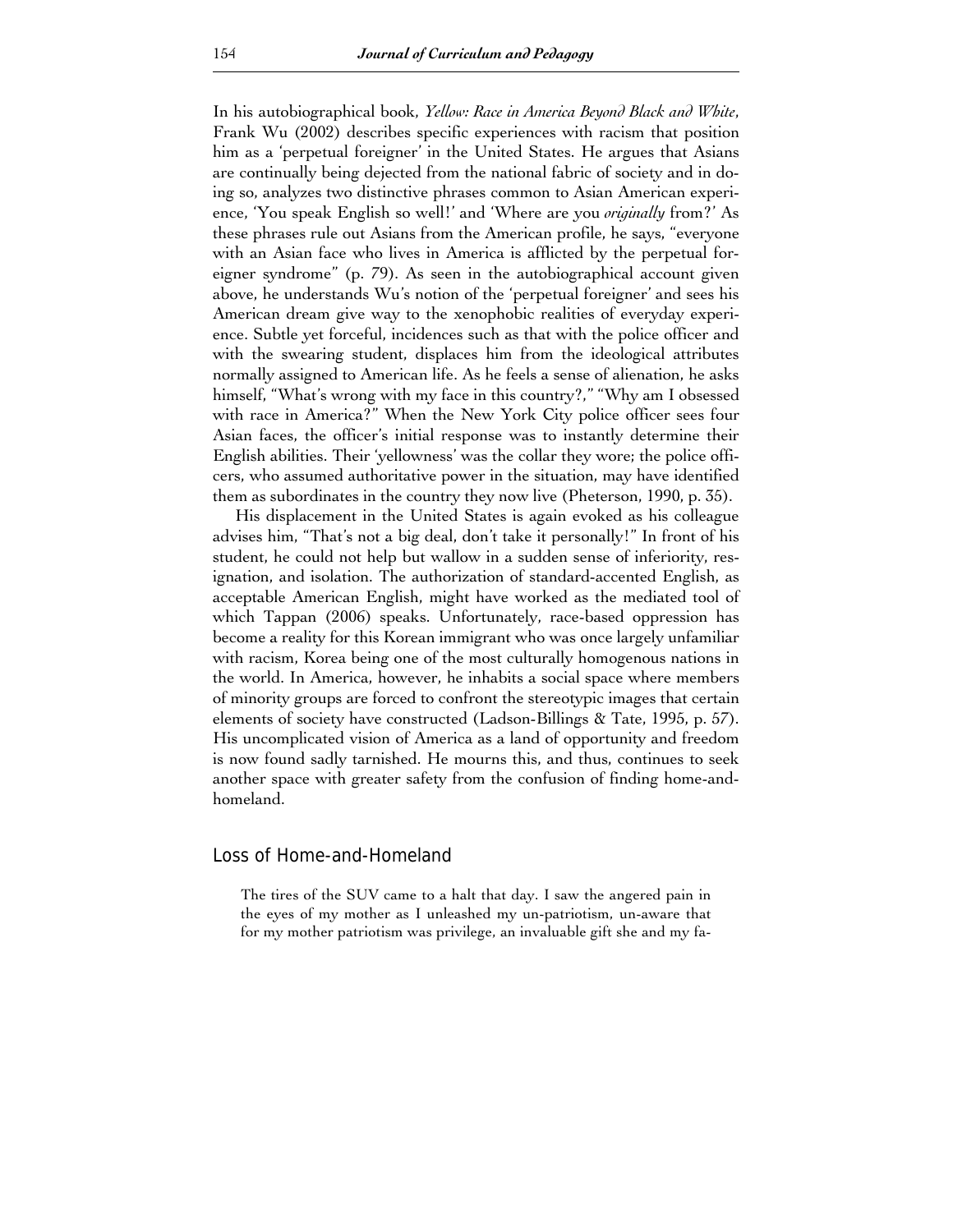ther toiled and sacrificed to give. They traveled thousands of miles, worked in Chinese restaurants and Campbell soup factories, hand carwashes, family housing projects, and I was to be un-patriotic of America! How dare I? I never saw it through those eyes, how spoiled, how stubborn, how unappreciative, how unknowing and privileged I am! I'll try, I said embarrassingly.

I did go to Korea once or twice, at a time when I knew I was not American enough, when I longed painfully for a place to feel camouflaged, unnoticed, and normal. And so I flew back to the 'country of my origin,' to Seoul, to grandparents I seldom saw, and cousins, uncles, and aunts, I hardly knew. Day one: "Korean women cannot have skin that dark," she said on our way to the bathhouse, where a brute Korean woman in a shower cap was hired to scrub with scalding hot water the sun-kissed brown from my naked body. Day two: "Korean women cannot have such low voices," I heard on the way to the hospital, where the doctor jabbed a metal rod and cotton swab down my throat, gave me an injection in the bottom, and sent me home with a little bag full of saw dust and brightly colored pills. Three: "How sad for you, your Korean is so bad." Four: "Your laugh is too loud." Five: "You drink too much." Six: "You talk too much." Seven: "Nothing in this store will fit you." Eight: "In Korea, women with big feet are considered ugly." And so on, until I returned to the United States, hopelessly devoted to no-one and nothing, strangely caught in limbo, one said 'cultural crisis,' and forced to create in-between spaces of neither/nor, both/and, Thirdspaces of uprooted settlements and ruptured returns.

In the movie, *The Way Home*, a spoiled young boy from Seoul is left with his mute grandmother in a remote countryside village. Stubborn in his ways, he ridicules his crippled grandmother ruthlessly, calling her retarded and dumb. He urinates in her shoes, tears apart her modest home for money, and throws tantrums for Kentucky Fried Chicken. Yet, she is patient with him, unrelenting in her love, and with time, after much pain, he turns into himself to find a tenderness between them. A few months later, his mother, a bit more financially stable, returns to the village to retrieve him. He is clearly distraught, desperately needing to communicate with a grandmother who cannot speak. He leaves her with self-addressed postcards, drawn himself, and through the back window of a dusty bus, he cries to her until she is out of his sight. The title of this movie may hint less about this boy finding his way back to his physical 'home' in the city of Seoul, and more about his spiritual awakening to the spatiality and experience of 'home' with his grandmother. If conceived as a Thirdspace of both/and also, the dimensions of this boy, his single mother, his city life, his grandmother, his personality,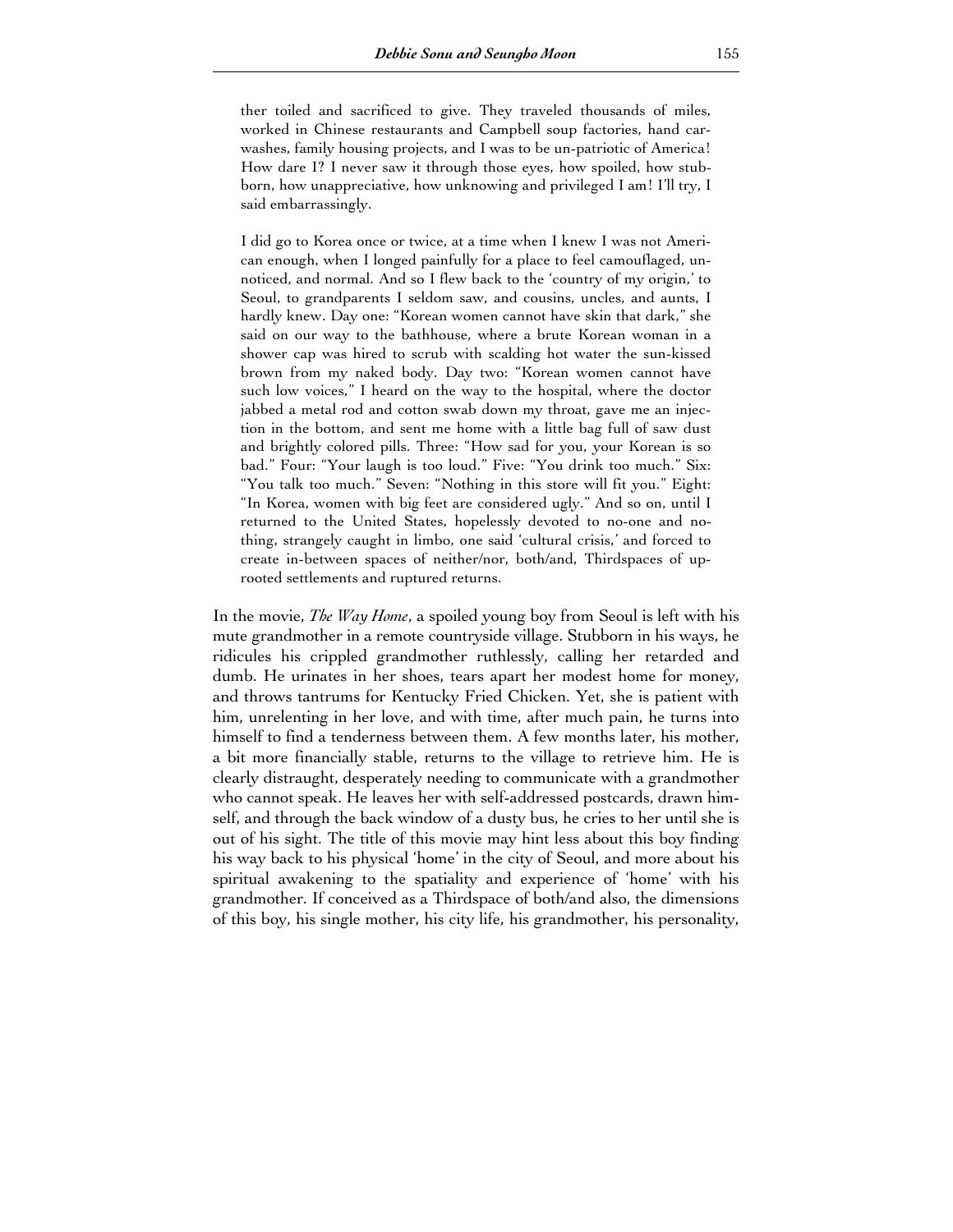his age, Korea's push for modernization, capitalization, consumerism, are just a few of the endless and infinite possibilities in understanding this story; the journey home then becomes truly elusive and rich in depth. At the core is a boy in an evolving moment of self, and there is hope he will return to Seoul a changed individual.

In some ways, the relationship of this young boy with home, in both a physical and metaphysical sense, is similar to the autobiographies shared above. With her imaginings in tact, her desperate need for belonging sends her to the 'homelands' of her Korean heritage, where she hopes to discover release from the alienation she feels in the American context. However, she quickly learns that she has landed in a country quite foreign from the preconceptions of what she thought a 'homeland' should be. Rather than being embraced, she realizes her pleas for cultural nurturing will go unheard here. Harshly rejected, she now sees that transnationalism is much more complicated and messy than previously anticipated; the real-and-imagined spaces of home-and-homeland are not necessarily about borders and nations at all. Unable to reconcile 'home' for 'homeland,' she is confused: How arrogant for her to think a shared past would promise a shared future? Clearly, she has lost both; and returns to America with fallen dreams and on shaky grounds, if there is any grounding at all.

While I was getting lost the feeling of the ideal "home" in the States, I was losing my home-and-homeland at the same time. When I visited Korea, this chaos becomes bigger and bigger like a tornado. When I planned to visit Korea, I was thrilled to enjoy my home and homeland as an insider. At the JFK airport, I was excited that I would not be estranged once I arrive at home country.

However, as soon as I arrived at Incheon airport, I could not feel homeland as I used to do. I was lost at the airport due to new public transport system: I could not find a place for subways or buses. I also was lost in a bus: I did not know how much to pay. I went to a dentist and forgot how to say "implement" into Korean. Fortunately, the receptionist understood the English term. A TV show addressed the lives of Vietnamese wife, a working class husband, and their children. A TV talk show program broadcasted foreign women and their lives in Korea. The 60 minutes talked about undocumented immigrants from China, Vietnam, Cambodia, the Philippines, Mongol, and other countries.

I was shocked by all of these new phenomena within a couple of days. I felt that I lost my homeland. I am estranged from Korean culture because I have now lived outside of that culture for a while. . I am alien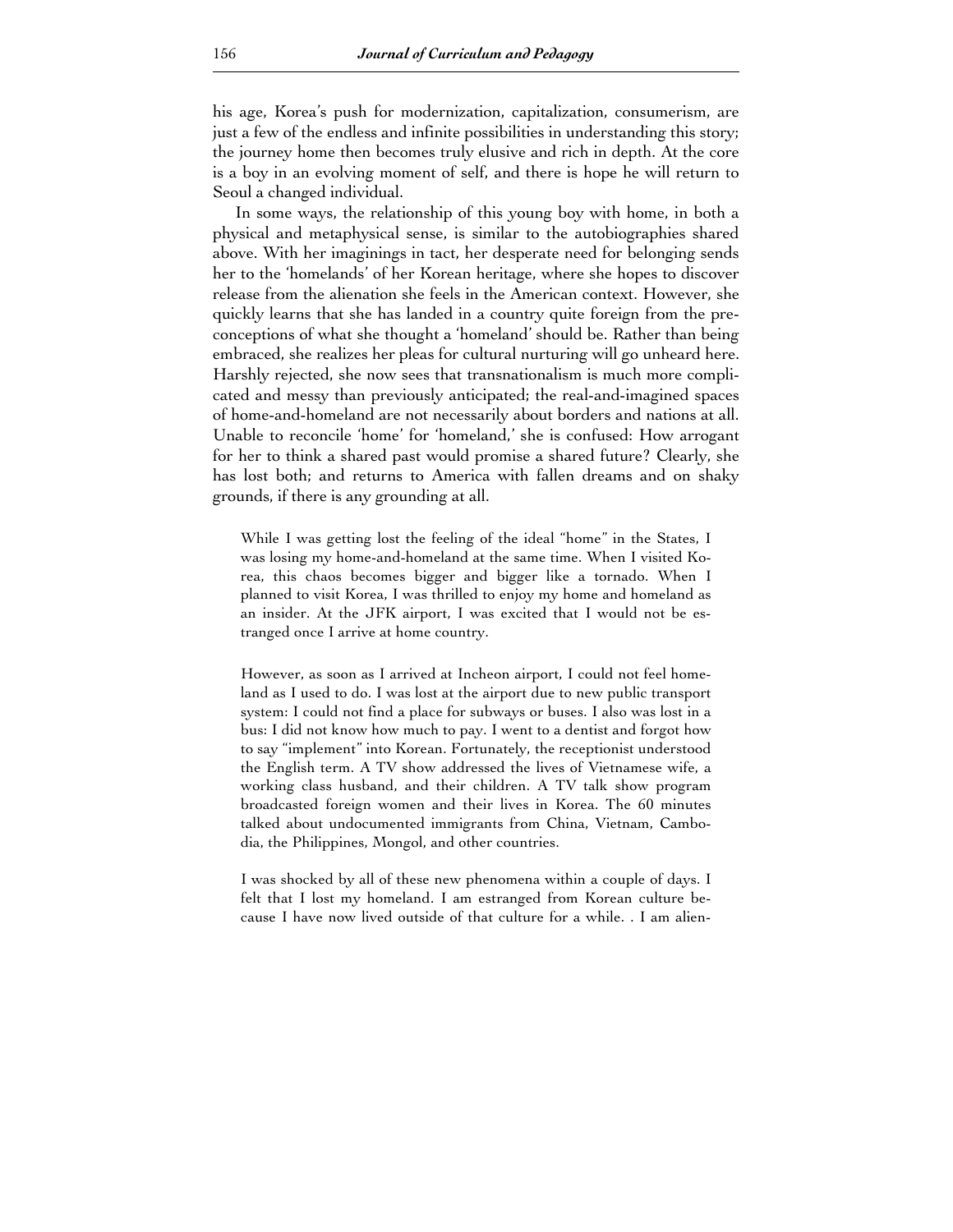ated from my ethnical and national country of origin. "You don't enjoy Korean food, shows, and games as much as you did before." Mom said as a joke. Truly, I lost my homeland. I am getting lost!

Tired of being treated as an outsider in the United States, he returns to Korea excited to take a rest in his homeland. Eager to feel 'home' again in the country of his birth, he realizes upon arrival that he is again an outsider to the rapidly, changing mainstream culture of Korea. Toto, I've got a feeling we're not in Kansas anymore. Like the quote from *The Wizard of Oz,* he's got a feeling he does not belong to Korea anymore. Throughout his visit, he finds himself routinely criticized by other Koreans. "You are too Americanized Korean that does not follow 'wonderful' Korean tradition." Sometimes, he can still hear, "You are not like other Koreans!" Pushed and pulled by this, he is caught within an 'in-betweenness' (Suetsugu, 2006), trapped between his Korean origin and his displaced American experiences. He has lost both home-and-homeland and returns to America with a heart broken by his loss of Korea, physically, emotionally, and historically.

Mourning and loss are eloquently spoken about in Patti Lather's (2003) deconstruction of scientism, specifically her 'twisting away' from certainty toward a more capacious, permissive methodology. Although our subjects of study differ, there are intersections mirrored in the language through which Lather speaks. Accepting the loss of certainty, Lather says, becomes the "very force of learning and what one loves when lovely knowledge is lost is the promise of thinking and doing otherwise" (p. 267). How might a stance of 'getting lost' produce a new layer of knowledge and produce knowledge differently? As the autobiographies illustrate, there is an emergence of something new when something is lost. The loss of home-andhomeland, although devastating at first, creates a space to unleash a sense of self less restrained by geographical borders and ethnic loyalties. Of course, a nostalgia for Korea as the home-and-homeland will always be carried forth by tender longings for origin; however, in a created Thirdspace beyond the empirical measures of what constitutes American-ness and Korean-ness, these national borders are transcended and such imagined necessities become much more complicated. In this vein, getting lost becomes a good thing. It allows for a sense of self to rise to the fore; we are not simply one or the other, but there is always another, and another, and an-Other to the dimensions and possibilities of our spatial being.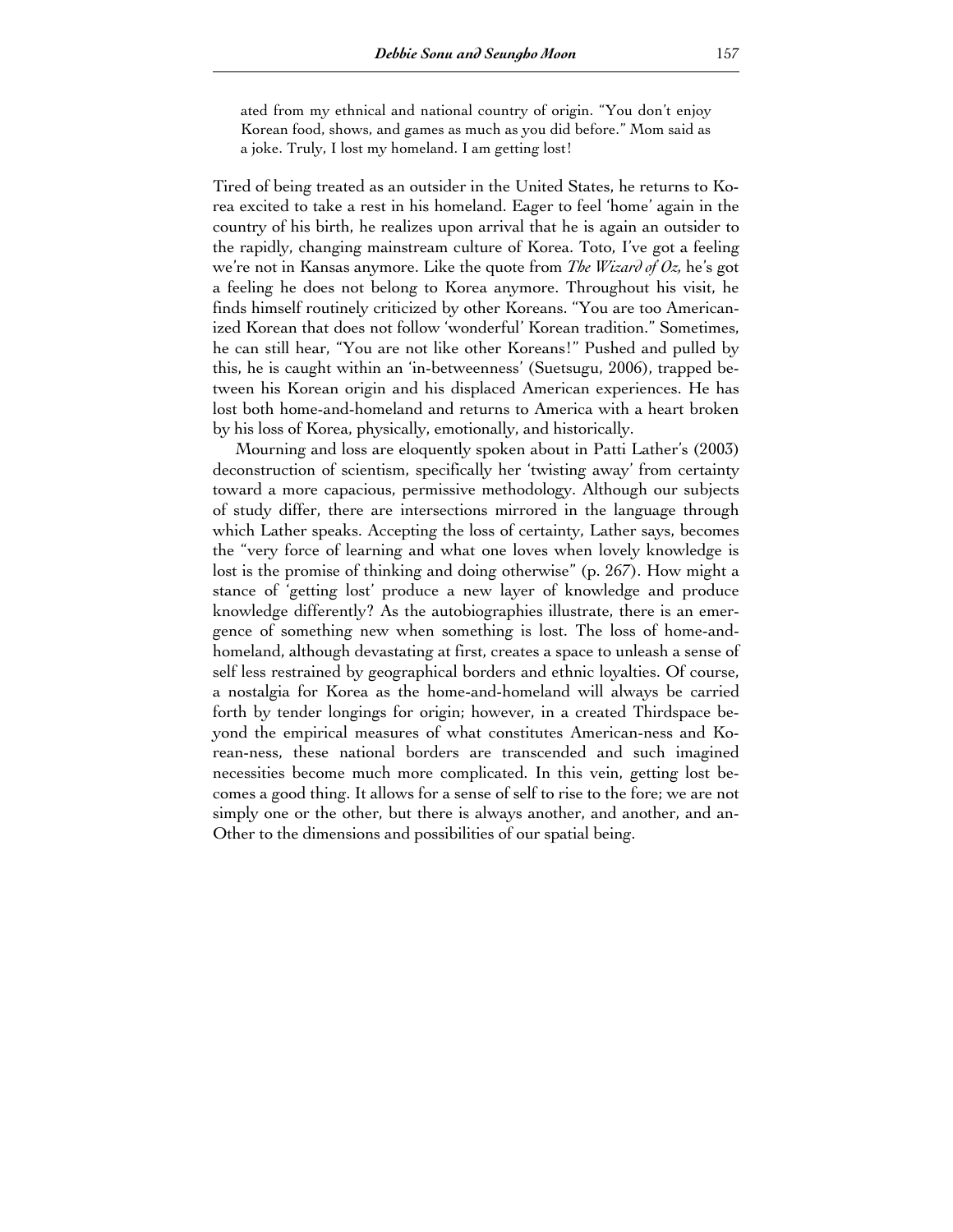#### Re-envisioning into Thirdspaces

*And so my 'American' identity is not whole. It is hyphenated, fragmented, split, a tug-of-war. Korean-American? Korean? American? American-Korean? Ah! Pushed and pulled into mainstream assimilation, pushed and pulled into foreign territories, pushed and pulled into great borderlands, with one foot planted as Asian Other and one foot teetering on American pie and homecoming parties. To what am I supposed to pay allegiance? "Why don't you go back to Korea then?" she asked.* 

*With time, 'America' and I have learned to live an estranged, yet amicable relationship. I know now that there is no physical site, no geographic space that normalizes me, yet in this loss of location emerges a new vision of home. This home is birthed from displacement and loss, strengthened by pain, and refuses to choose or be chosen. This home is ambiguous and ever-changing, un-categorizable and un-definable. It is a hybrid of my cultural origins and my life experience, yet not in a formulaic sense where one half and one half constitutes a whole. It is present in non-presence, backdropped and foregrounded, it appears and disappears with its own sense of liberty.* 

*I still walk down New York City streets to hear 'ni hao,' 'Miss Saigon,' and 'China-fer' yelled from across the way. "I hope you're Japanese 'cause I hate Chinese people," he said to me without hesitation.* 

*"Where are you from?" I say, "Korean" because I know that's what he is probing for.* 

*In strange ways, I am thankful to these teachers who teach me to not pledge allegiance blindly, to be angry, to show dissent, to persevere, to understand critically. I wonder if one day 'America' and I will reconcile, if there will be a time when 'you' love me for who I am and for what I look like, when I don't have to hyphenate myself to satisfy me or to satisfy you. Can time really tell? And, what would it say?*

*I used to envision the world with my fixed and unified identity lenses as a Korean or a nonpermanent alien in the States. I used to have lots of questions about my identities. How much am I supposed to be assimilated with American mainstream culture to feel safety and comfort? Does assimilation mean to "bleach" my yellowness and become "whiter" to survive in this white-privileged society? Does this assimilation change America as my real home? How can I negotiate my cultural conflicts that are happening in Korea? Do I still have home in Korea? Is Korea my homeland? When I envision my identities with a binary concept of Korean-ness and American-ness, I used to feel that I was not welcomed fully in the States nor in Korea. I lost all of them, home-andhomeland! American mainstream society does not welcome me due to my accent and yellowness, whereas Korean mainstream culture does not welcome me because of my objection to "perform" Korean-ness.* 

*In Thirdspace, however, a binary notion of "assimilation" and "negotiation" are re-envisioned with new possibilities. I don't have to try to find a stable identity as either Koreanized American or Americanized Korean. In this an-Other space, my subjectivity can be appropriated, translated, rehistoricized and read anew (Bhabha, 1994). I am pleased by marching toward this land of ambiguity and lost, which is a good thing! (Lather, 2007). Ambiguity and chaos open new doors for possibilities, mobility, and wideopenness.* 

*After my transnational experiences in Korea, the States, and more, I am ready to challenge labeling myself with a static or fixed identity as a Korean or a non-permanent alien. I deny any version of an essentialized "self" or place and reject possibilities of identifying with any collective "we" (Miller, 2006). In this malleable and moving Thirdspace, I am a potential agency of the subject as always in the making.*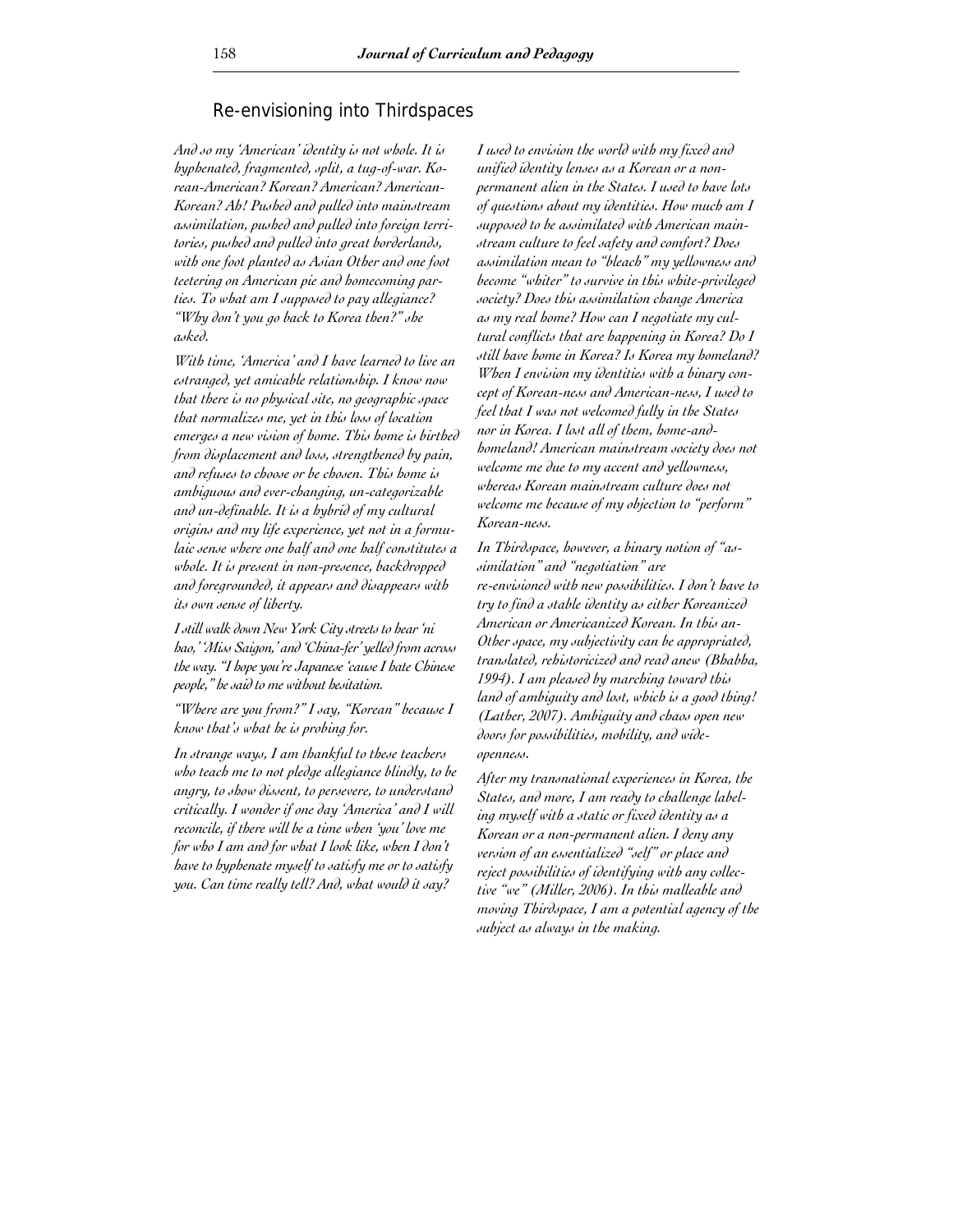There is an air of composure that drifts through the final section of these autobiographies, such that in the struggle to find a location, the dis-location of home-and-homeland has brought a settling to the spirit. This settlement is certainly not fixed, but rather embedded in real-and-imagined spaces, such that as it moves, the relationship with home is also in movement. Although, our stories began in two countries far across the oceans, one in the Western world and one in the Far East, they collide and intersect in peculiar ways. Both hold an imagined transnational vision, a physical and real displacement, a sense of loss, and a creation of a new Thirdspace. In his work, Bhabha (1994) defines this Thirdspace as a space of radical openness, an interstitial space where other positions emerge. According to Bhabha, a Thirdspace gives rise to something different, something new and unrecognizable, a new area of negotiation in meaning and representation. In regards to this Thirdspace, he says:

The intervention of the Thirdspace of enunciation destroys this mirror of representation in which cultural knowledge is revealed as an integrated, open expanding code. Such an intervention challenges our sense of the historical identity of culture as a homogenizing, unifying force, authenticated by the originary Past, kept alive in the national tradition of the People. (p. 54)

Even though, the loss of home-and-homeland brings forth the inability to claim a national identity, we realize we are both perceived in public spaces as simply Asian. Yet, this Thirdspace of Bhabha allows us to challenge these homogenizing and unifying categories that haunt our racially divided multicultural curriculum. If we conceive of curriculum as a 'running of the course,' our subjective journey with the public transcripts and social landscapes of our lives (Pinar, 2004; Pinar & Grumet, 1976), then we must break silence with the racial borders that quiet the intricate stories within. As we find current presidential politics and standardized test scores disaggregated and racialized, we wonder how a Thirdspace may return the nuance and conflict that exists within the labels and definitions that attempt to portray us. What would it mean to work from a conception that represents the complexity of identity, a complexity that we have always been living?

We encounter Thirdspace as an-Other way of analyzing our experiences, where our ethnicity, class, gender, are then accompanied by an infinite list of possible others. We are not fulfilled by an uncomplicated Asian identity, nor do we agree that any effort to identify fully as a national collective is possible. As Adriana Cavarero (2000) articulates, "no matter how much you are similar and consonant…your story is never my story. No matter how much the larger traits of our life-stories are similar, I do not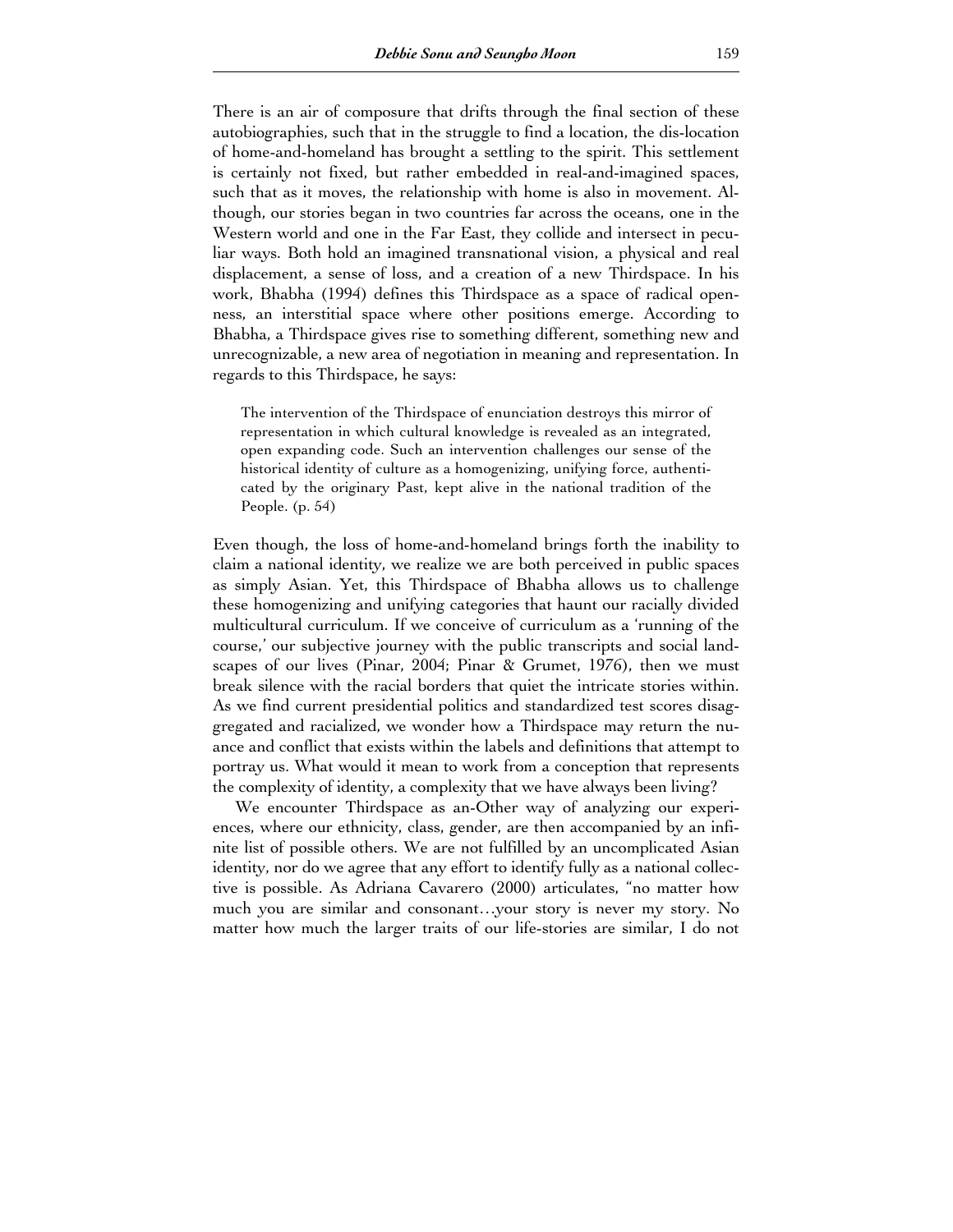recognize myself in you, even less, in the collective we" (p. 92). Therefore, emphasized throughout, we move away from the singularity of nations as a primary conceptual and organizational category, and instead, present our autobiographies to initiate new spaces of knowing in the tale of ethnicity, immigration, travel, and self.

#### Notes

<sup>1</sup> In his book, *The Location of Culture*, postcolonial theorist Homi Bhabha (1994) presents his conceptualization of Third Space (two words) to signify his interrogation of cultural production as transgressive. As he disrupts the notion of national affiliation and identity, his Third Space speaks to the complexity inbetween the general condition of society and the specific realities of individuals. However, Edward Soja (1996) and Henri Lefebrve (1991) present Thirdspace (one word) from the standpoint of the postmodern geographer and sociologist, respectively. They introduce imagination as a critical component to the constitution of physical space as a site for social production. As space and spatiality encompass an infinite multitude of dimensions, this then becomes conceptualized as an inconceivable Thirdspace. Together, these two variations of Thirdspace provide a platform from which our experiences can be analyzed and understood, especially in terms of nationality, identity, transnational location, and imagination.

 $^2$  We also recognize gender as an important defining characteristic when exploring our relationship with identity and home. We have had many discussions on the disparate treatment afforded Asian females versus Asian males, and the construction of gender as a transgressive cultural condition (Butler, 1999). However, in this work, we do not explicitly discuss gender, but do acknowledge it as one in the infinite list of possibilities for understanding experience.

 $3^3$  As a point of explanation, we struggled intently over how to represent and analyze two interweaving stories within the limits of text. We utilize pronouns here, specifically 'she' and 'he,' when examining our own divergent stories under the various subtitles. Using 'I' would cause great confusion, although we did consider this as possibly generative. Toward the end of this piece, when we discuss our revisioning into Thirdspace, we use 'we' to signify our commonalities, the creation of a new space of relation.

#### References

Althusser, L. (1971). *Ideology and ideological state apparatuses*. New York: Lenin and Philosophy.

Bachelard, G. (1969). *The poetics of space*. Boston: Beacon Press.

Bhabha, H. K. (1994). *The location of culture*. New York: Routledge Classics.

Borges, J. L. (1945). *The Aleph*. Retrieved October 13 2008, from http://www.phinnweb.org/links/literature/borges/aleph.html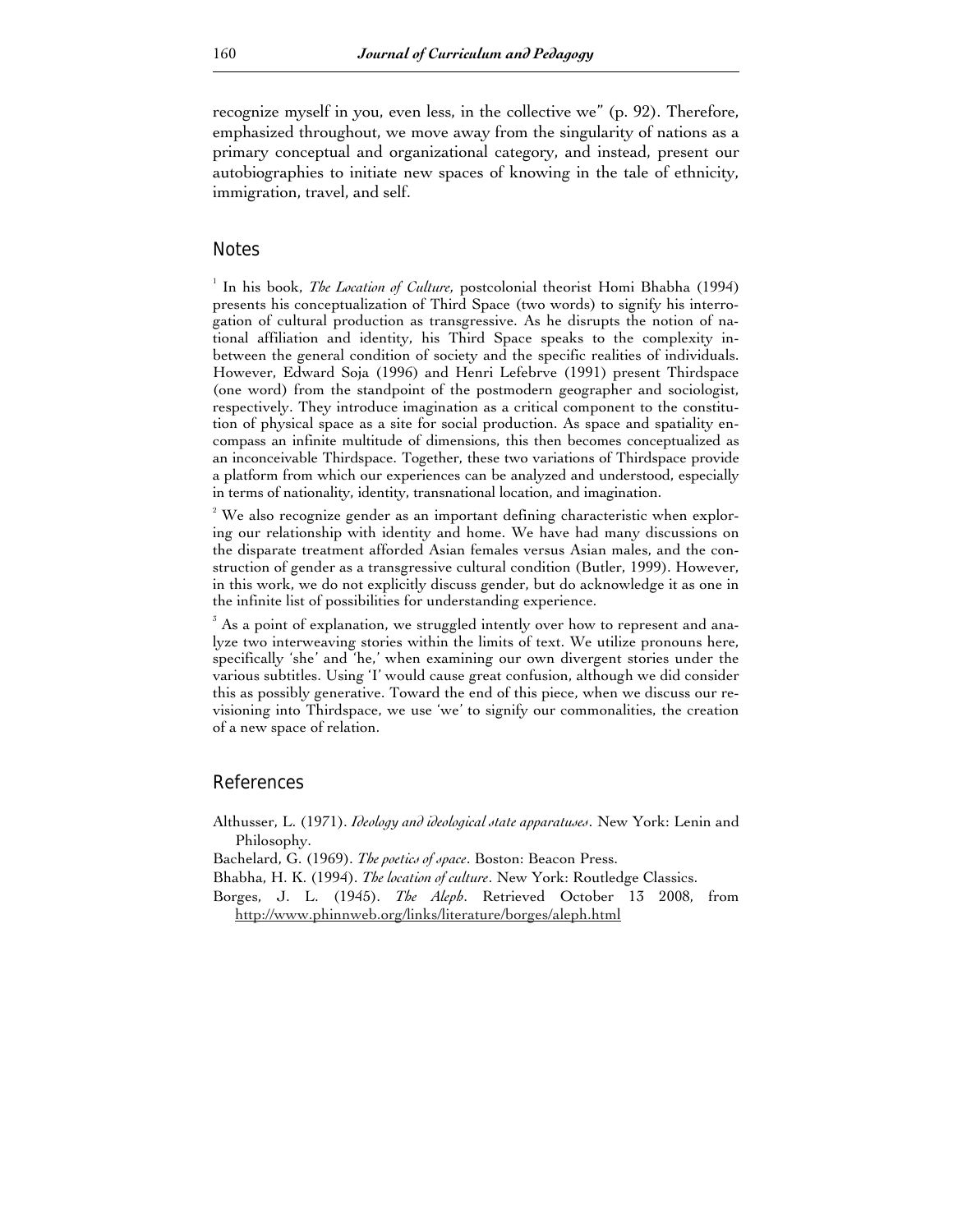- Butler, J. (1999). *Gender trouble: Feminism and the subversion of identity.* New York: Routledge.
- Cavarero, A. (2000). *Relating narratives: Storytelling and selfhood* (P. A. Kotman, Trans.). London: Routledge.
- de Certeau, M. (1984). *The practice of everyday life*. Berkeley and Los Angeles: University of California Press.
- Espiritu, Y. L. (2003). *Home bound: Filipino American lives across cultures, communities, and countries*. Berkley, CA: University of California Press.
- Foucault, M. (1977). *Discipline and punish: The birth of the prison*. New York: Vintage Books.
- Freire, P. (1970). *Pedagogy of the oppressed*. New York: Continuum.
- Ladson-Billings, G., & Tate IV, W. F. (1995). *Toward a critical race theory of education.* Teachers College Record, 97(1), 47–68.
- Laing, R. D. (1983). *Politics of experience.* New York: Pantheon.
- Lather, P. (2003). Applied Derrida: (Mis)Reading the work of mourning in educational research. *Educational Philosophy and Theory, 35*(3), 257-270.
- Lather, P. (2007). *Getting lost: Feminist efforts toward a double(d) science*. Albany: NY: SUNY Press.
- Lefebvre, H. (1991). *Critique of everyday life—Volume I: Introduction* (J. Moore, Trans.). London: Verso.
- McLaren, P. (2004). Foreword. In B. K. Alexander, G. L. Anderson, & B. P. Gallegos (Eds.), *Performance theories in education: Power, pedagogy, and the politics of identity* (pp. xv-xix). New York: Lawrence Erlbaum Associates.
- Miller, J. L. (2005). *Sounds of silence breaking: Women, autobiography, curriculum.* New York: Peter Lang Publishing.
- Miller, J. L. (2006). Cultural studies and transnational flows and mobilities: Feminist autobiographical perspectives [Electronic Version]. *Transnational Curriculum Inquiry*, *3*. Retrieved June 25, 2008, from http://nitinat.library.ubc.ca/ojs/index.php/tci
- Pheterson, G. (1990). Alliances between women: Overcoming internalized oppression and internalized domination. In L. Albrecht & R. Brewer (Eds.), *Bridges of power: Women's multicultural alliances* (pp. 34–48). Philadelphia: New Society Publishers.
- Pinar, W. F. (2004). *What is curriculum theory?* Mahwah, NJ: Lawrence Erlbaum Associates.
- Pinar, W. F., & Grumet, M. R. (1976). *Toward a poor curriculum*. Dubuque, IA: Kendall/Hunt.
- Russell, K., Wilson, M., & Hall, R. E. (1992). *The color complex: The politics of skin color among African Americans*. New York: Harcourt.
- Sleeter, C. E. (1996). *Multicultural education as social activism*. Albany, NY: SUNY Press.
- Soja, E. (1989). *Postmodern geographies: The reassertion of space in critical social theory.* London: Verso Press.
- Soja, E. (1996). T*hirdspace: Journeys to Los Angeles and other real-and-imagined places*. Malden, MA: Blackwell Publishing.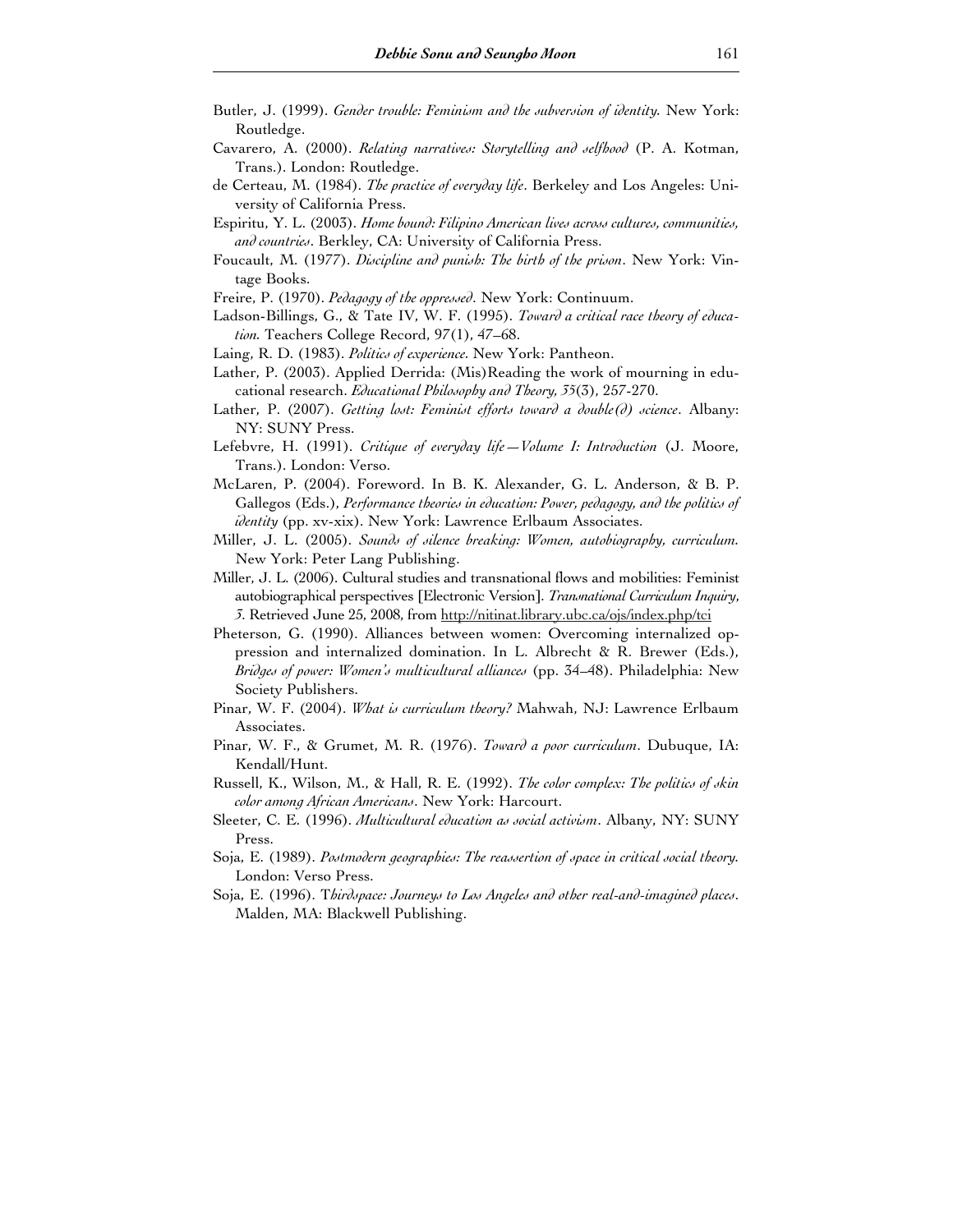- Suetsugu, M. (2006). *Politics of in-betweenness: Power and resistance revisited.* Paper presented at the The International Studies Association.
- Tappan, M. B. (2006). *Reframing internalized oppression and internalized domination: From the psychological to the sociocultural.* Teachers College Record, 108(10), 2215–2144.
- Tyack, D. B. (1974). *The one best system: A history of American urban education*. Cambridge, MA: Harvard University Press.
- Wang, H. (2004). *The call from the stranger on a journey home*. New York: Peter Lang Publishing, Inc.
- Wang, H. (2006). Speaking as an alien: Is a curriculum in a Third space possible? *Journal of Curriculum Theorizing, 22*(1), 111–126.
- Wu, F. H. (2001). *Asian Americans and the perpetual foreigner syndrome*. New York: Basic Books.
- Wu, F. H. (2002). Y*ellow: Race in America beyond black and white*. New York: Basic Books.

Debbie Sonu is an Assistant Professor in the Department of Curriculum and Teaching at Hunter College, City University of New York. She earned her doctorate from Teachers College and is interested in urban schooling, youth cultural studies, and curriculum theory. She recently published on the institutionalization of activism and the ambiguity of social justice teaching. She can be contacted at debbie.sonu@gmail.com

Seungho Moon is a doctoral student at Teachers College, Columbia University. His research interests include narrative inquiry, transnational subjectivity, poststructuralist theories, curriculum studies, and multiculturalism. He can be contacted at sm2524@columbia.edu